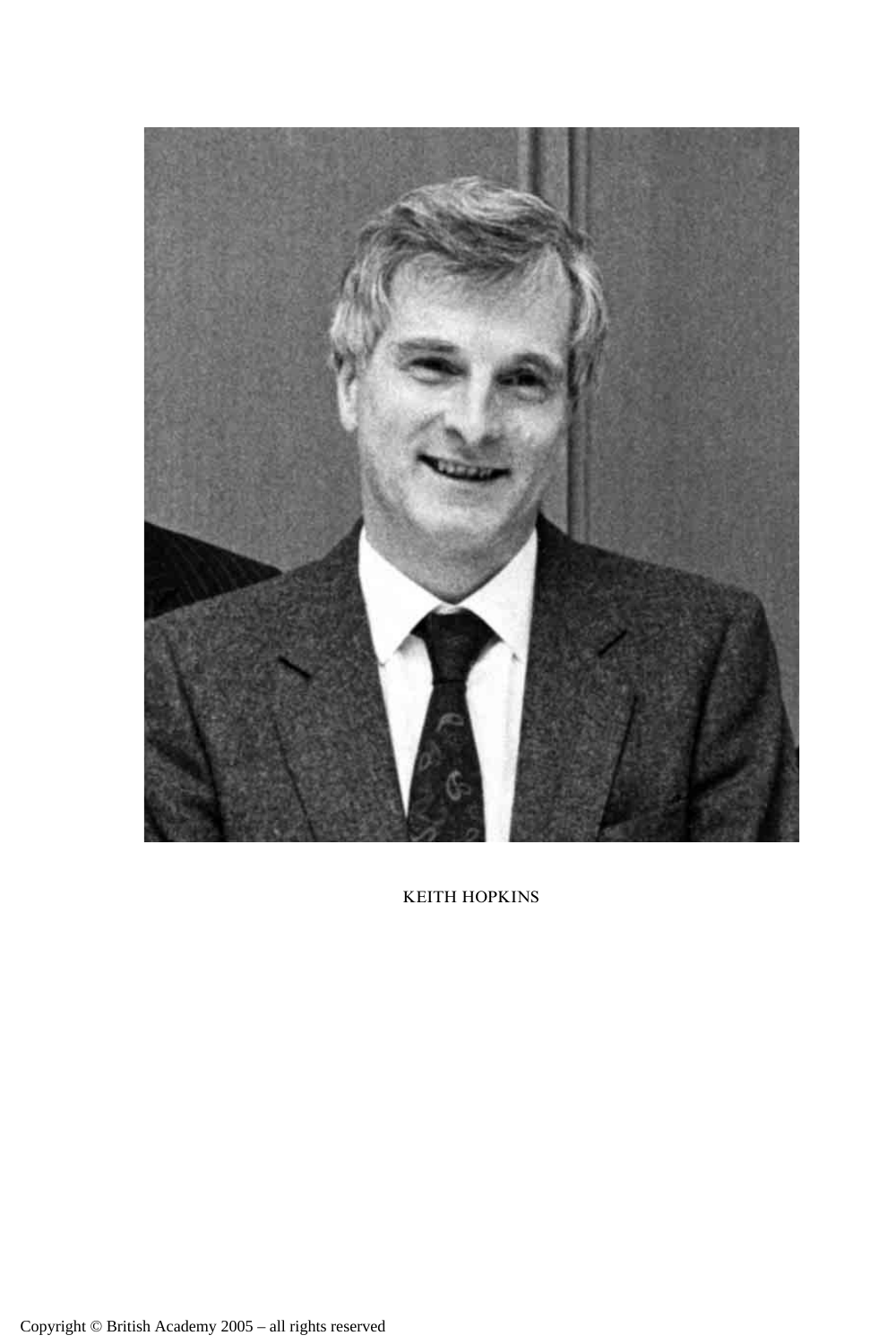## Morris Keith Hopkins 1934–20041

'BE BOLD, BLOODY, AND YOURSELF.' Such was the advice Keith Hopkins offered to a group of his early Cambridge graduate students, and he seemed to be transmitting his own code of scholarly behaviour. It certainly took a considerable amount of audacity to do all that Hopkins did to broaden the study of ancient and in particular Roman history. Yet the rethinking he advocated was not always well understood, and it remains to some extent an open question how deep the effects of his work have been and will be. Whether this is more because of the bloodiness of the reformer, the conservatism of his colleagues, or the utopian nature of the changes he hoped to bring about, could be endlessly debated. Of course anyone can be bloody: Hopkins wanted the sort of bloodiness that would lead to a more imaginative ancient history ('empathy' was a favourite word) and effectively diminish the amount of humbug and triviality perpetrated by his fellow ancient-historians; this was essentially an optimistic mission.

When Hopkins looked back on his tenure of the Cambridge chair that he had long desired and then occupied for sixteen years, he was dissatisfied with himself; but it can easily be argued that no one in his generation did more to keep the subject in vigorous health. He introduced new topics, and demonstrated the importance of topics that had once been marginal. Having learned historical sociology (from Elias, Giddens, and others), he was able to conduct a series of structural analyses of Roman society such as had rarely if ever been attempted by previous historians. He arguably

 $<sup>1</sup>$  I am profoundly indebted to Rachel Hopkins for letting me see a videotaped interview that she</sup> conducted with her father on 25 January 2004.

*Proceedings of the British Academy*, **130**, 81–105. © The British Academy 2005.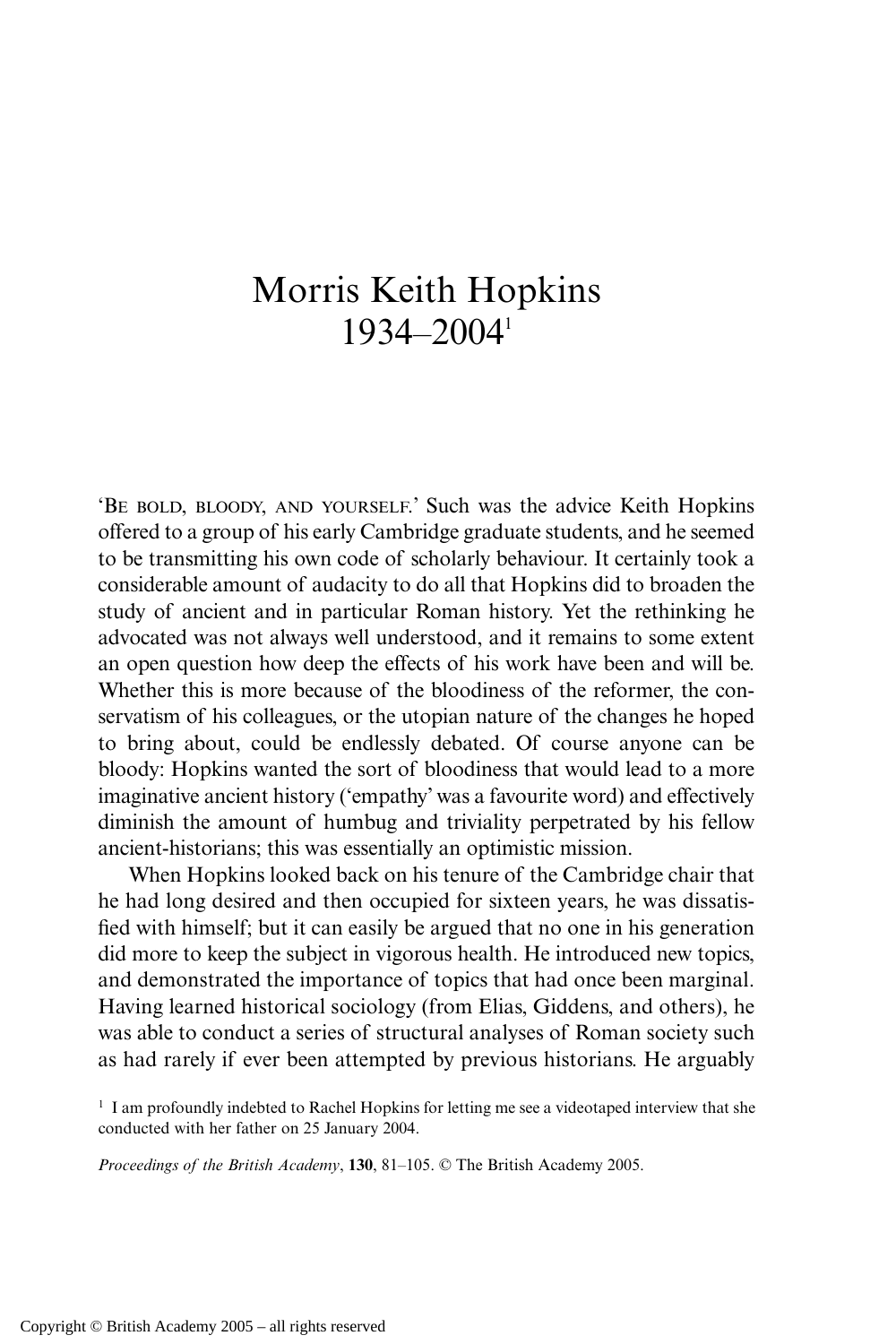did as much as anyone in this field has ever done to make his colleagues reflect about historical method. And over a long period, because of the breadth of his interests and the accessibility of his writing, he shared with his mentor Moses Finley much of the privilege and responsibility of telling British scholars in other specialities what the ancient world had really been like. As much as anyone since Momigliano, he suggested to a wide variety of them not only that Roman history was an intrinsically important field but that some of its practitioners were sometimes worth reading. And it may be added that although the sales of Hopkins's book *A World Full of Gods* did not rival those of say *The World of Odysseus* (the book which gained Finley a non-specialist following), he spoke to a larger public—often, in recent years, on television—than most other scholars reach. What that public heard, whether it knew it or not, was a deeply original voice.

What scholars encountered, when they listened to Hopkins or read his works, was a sharp intelligence and a person who derived deep satisfaction as well as frequent amusement from applying that intelligence to history and historians. What saved him from excessive bloodiness, in the eyes of those who knew him well, was that he criticised himself as searchingly as he criticised anyone else. He constantly wanted to improve his practice of the historian's art. In his later career, therefore, he tried hard to fashion a new kind of ancient history appropriate to the 1990s, an effort that was in the end partially frustrated. But his colleagues also encountered a personality that was sometimes too aggressive to be capable of persuasion. With people he liked, Hopkins was charming to the point of seductiveness, and he judged with fine precision just how much self-revelation conduced to solid friendship. As an ancient historian he deserves to be remembered as one of the most original, perhaps the most original, of his generation, notwithstanding many flaws in his work and one large scholarly argosy that did not return to port.

Morris Keith Hopkins was born at Sutton in Surrey on 20 June 1934, and died in Cambridge shortly after twelve on the night of 8–9 March 2004. His father Albert was a successful trader in textiles, his paternal grandfather was a Kentish stone-mason. For the first seven years of Hopkins's life, his father worked for a London firm in what is now Ghana, and visited England and his two children at rare intervals. His mother Hélène was the daughter of an Austrian Jewish lady ('Austrian' in the pre-1918 sense), Helen Wagschal or Wagschall, who was born in Isfahan. She was the daughter of a Russian dentist who was naturalised as an American but practised in court circles in Iran, a world that is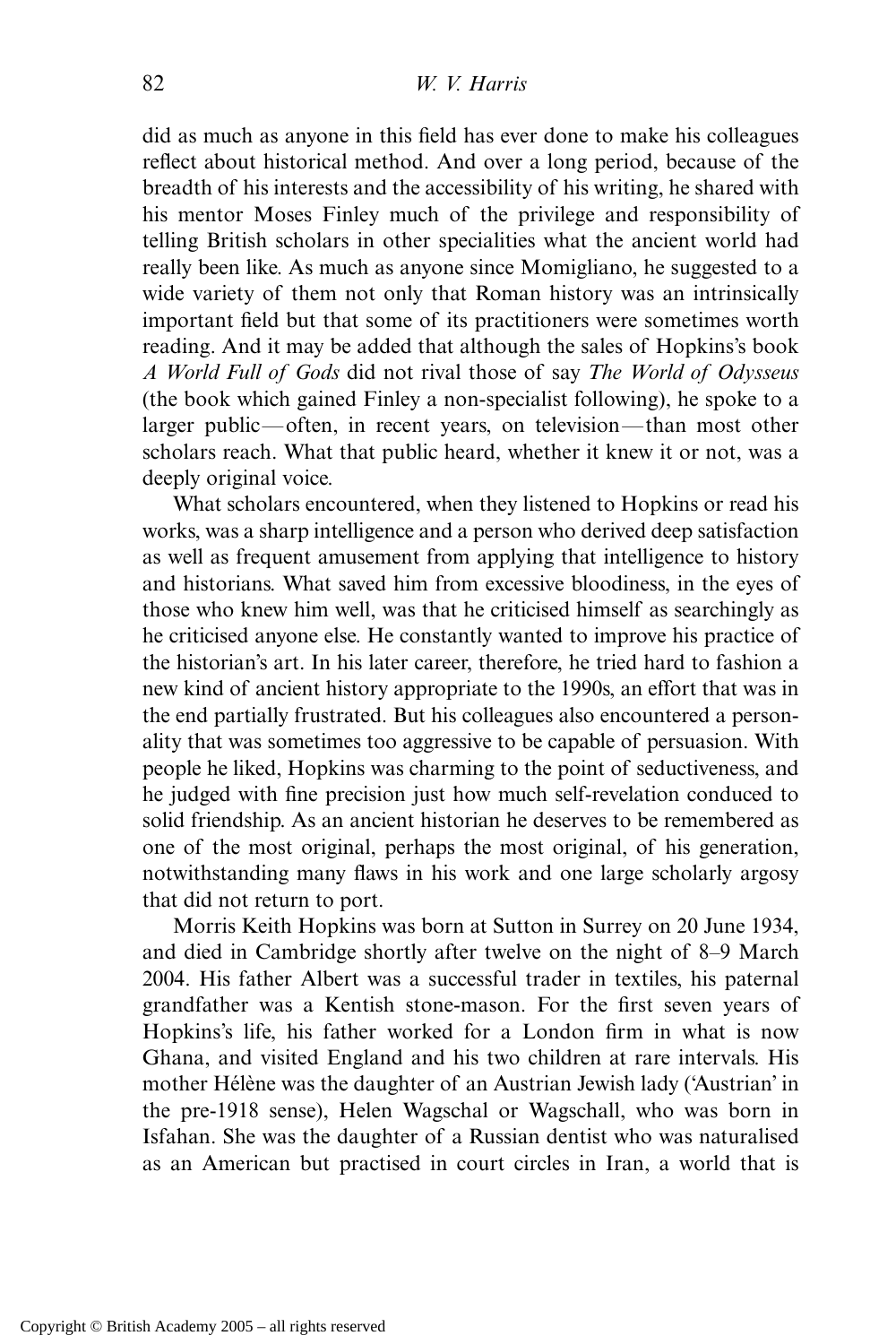vivaciously described by the dentist's sister under the pseudonym 'Khush-Amed' in a volume entitled *Memoirs of a Lady Dentist and her Experiences in the East* (London: H. J. Drane, 1907).

Helen Wagschal eventually moved to England, in circumstances which cannot now be known, and survived long enough for her beauty and her 'outrageous' behaviour to make strong impressions on her young grandson. Hélène was sent to a Catholic school but remained Jewish in some sense, later getting baptised in order to be married. While she was a young mother she mostly resided in the Gold Coast too, so that the two Hopkins children, Keith and his older sister April, did not live with both parents until Keith had been some years in boarding schools. He first went away to school before his fourth birthday, and entered Brentwood School at the age of seven, leaving in 1952.

Legend has it that the six-year-old Hopkins wrote a precocious letter from school asking for books by Gibbon and Macaulay so that he could get down to writing the history of ancient Rome. The letter in question, which is undated but clearly belongs to that period of the boy's life, does not mention Gibbon, Macaulay or any other author, but asks for books so that the writer can become 'a great man'. Meanwhile there were war-time hazards for anyone in the vicinity of London. His sister recalls an occasion when, while they were staying in Hampstead, an explosion, which must have been a V-1 or a V-2 rocket, blew out the French windows in the room where the children lay in bed. Their mother reacted fatalistically, far too much so in April's opinion.

Hopkins did not send any of his five children to a boarding school. He was inclined to puncture the pretensions of Brentwood. But this ambitious youth did very well there, and not only as a pupil; he was also part of the establishment—senior NCO of the cadet force, captain of the chess team (an unusual combination), yet also editor of the school magazine, a member of the rugby XV, head of his house, and finally senior prefect of the whole school. Photographs show a good-looking young man sitting next to the headmaster, wearing a gown and also a proper expression of entitlement. Classics were still at that time regarded in such schools as almost the only proper intellectual activity for the most able pupils: in short, Hopkins conformed and excelled, and in December 1952 he was elected to an Exhibition in Classics at King's College, Cambridge (later he became a Scholar). He knew how to accept responsibilities, more than most males of his age, and he had a thorough knowledge of Greek and Latin.

If this upbringing had any lasting ill effects, they were invisible in the later decades of his life. Those who knew him when he was young are inclined to suppose that his early life made for a level of irascibility that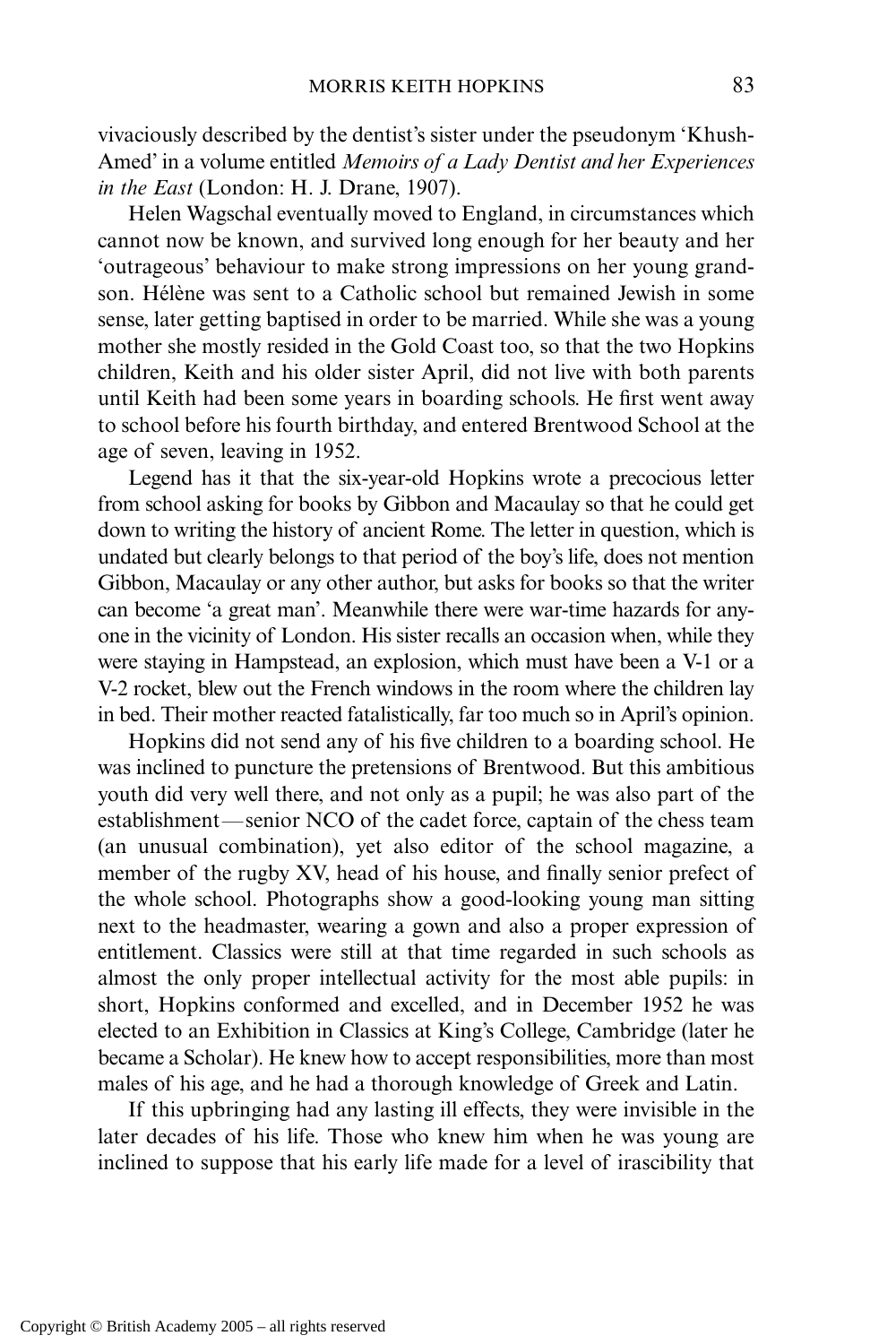diminished only in the 1960s and 1970s. As his bloodiness gradually confined itself to specialised academic channels, a sense of his own imperfections came more into view; this was indeed one of his most attractive characteristics.

Early in 1953, the eighteen-year-old visited the United States for the first time, as Britain's representative to a 'world high school forum', which meant many weeks of seeing the sights in different parts of the country. Enthusiastic letters home still survive. The other surviving record is a photograph of the international delegation of students in the company of a quite bemused-looking President Eisenhower.

National service followed. Hopkins had no special affinity for the sea, but he did have an affinity for Russian and entered the Royal Navy's language programme. After basic training, Midshipman M. K. Hopkins completed a year of Russian at London University (School of Slavonic Studies), and then six months of further training at the Joint Services School at Bodmin, qualifying as a 'Service Interpreter' in February 1955. He was not displeased to recall later that out of 300 or 400 who began the course, only twenty-five were commissioned at the end of it. Besides Russian, he also learned that a high proportion of naval officers continued to come from prominent public schools.

At King's too, as an undergraduate, Hopkins seems to have been especially aware of the peculiarities of the British class system, all the more so because during several vacations—and this was a most unusual thing to do—he taught in a secondary modern school where his best pupils were, in his opinion, excluded from Oxbridge precisely by class and not by lack of ability. At the same time he could see the social mobility in his own family: his father, he used to say, was a cockney, though well-to-do and an aggressive Tory.

Hopkins was taught classics at King's by L. P. Wilkinson and Donald Lucas, but as an undergraduate he probably did not at first see himself as a future scholar. His Part I Tripos result was a II.1, which makes it very difficult to suppose that he was deeply engaged by the classics. Sir Nicholas Goodison recalls 'play[ing] bridge in each other's rooms in Bodley's Court, usually with a bottle of something good chosen by him from the College's wine list—then extraordinarily good value because the College never raised the price'. In or about 1957, however, Hopkins attended a seminar taught jointly by Cambridge's two most prominent ancient historians, A. H. M. Jones and Moses Finley,<sup>2</sup> and in his third year Finley was his

<sup>2</sup> Finley must still have seemed very American: he had only had a regular position at Cambridge since 1955.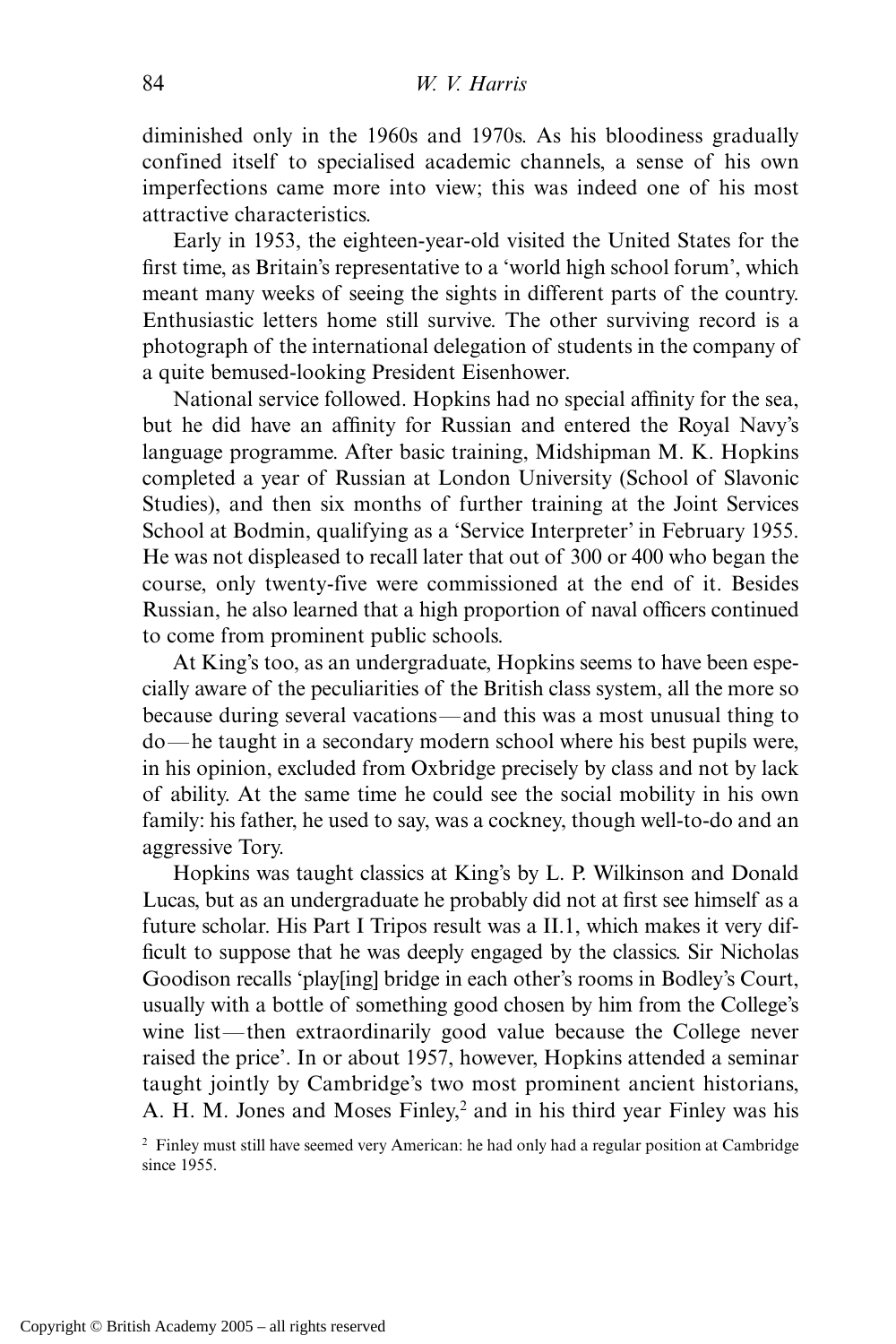supervisor; it can be conjectured that Hopkins now quickly saw that ancient history could be a real intellectual challenge. And Finley, he said, made him work as he had never worked before.

Not that his progression into academia was unhesitating, and there was some thought of following a career similar to his father's. He also took and passed the Civil Service exam. A year in America was in fashion, however, and before the Tripos results were known he was accepted by the History Department at the University of Illinois in Urbana, where he spent a year acquiring a wider historical education than Cambridge offered to its classicists.

Hopkins's first in Part II of the Classical Tripos in 1958 must have helped to convince Jones, who was Professor of Ancient History, to encourage his academic inclinations: in 1959 he took up a State Studentship and was awarded the university's Henry Arthur Thomas Studentship. Jones was writing his encyclopaedic *The Later Roman Empire*, and it must have been with his help that Hopkins saw that late antiquity was at that time practically a historian's Eldorado; this was to be Hopkins's scholarly focus for four or five years (but not thereafter, one can only guess why). The crucial influence right at the beginning was, however, Finley, who was beginning to work a scholarly revolution in those years, helped by a wide historical education, a magnetic personality, and considerable ambition. Finley, like Arnaldo Momigliano, saw and deplored the intellectual insularity of ancient history in Britain, and most of all the feebleness of a view of antiquity that paid no attention to such fundamental facts of ancient life as slavery.

From Urbana, then, it was back to Cambridge (with stays in Tübingen and Geneva), where Hopkins started a never-to-be-completed Ph.D. dissertation with Jones as his supervisor; its intended subject is no longer clear, but from a phrase Hopkins wrote some six years later it appears that contraception under the Roman Empire was at least part of the object of his research.3 Another early line of inquiry produced his first scholarly article, 'Social Mobility in the Later Roman Empire: the Evidence of Ausonius',4 a well-written essay in which a single family is used as a lever to overturn the then-popular notion that late-Roman society was highly immobile. Nowadays one might carp about this argument, but in 1961 Jones and Finley—and Hopkins—were the only ancient historians

<sup>3</sup> 'Contraception in the Roman Empire', *Comparative Studies in Society and History*, 8 (1965–6), 124 n\*.

<sup>4</sup> *Classical Quarterly*, 11 (1961), 239–49.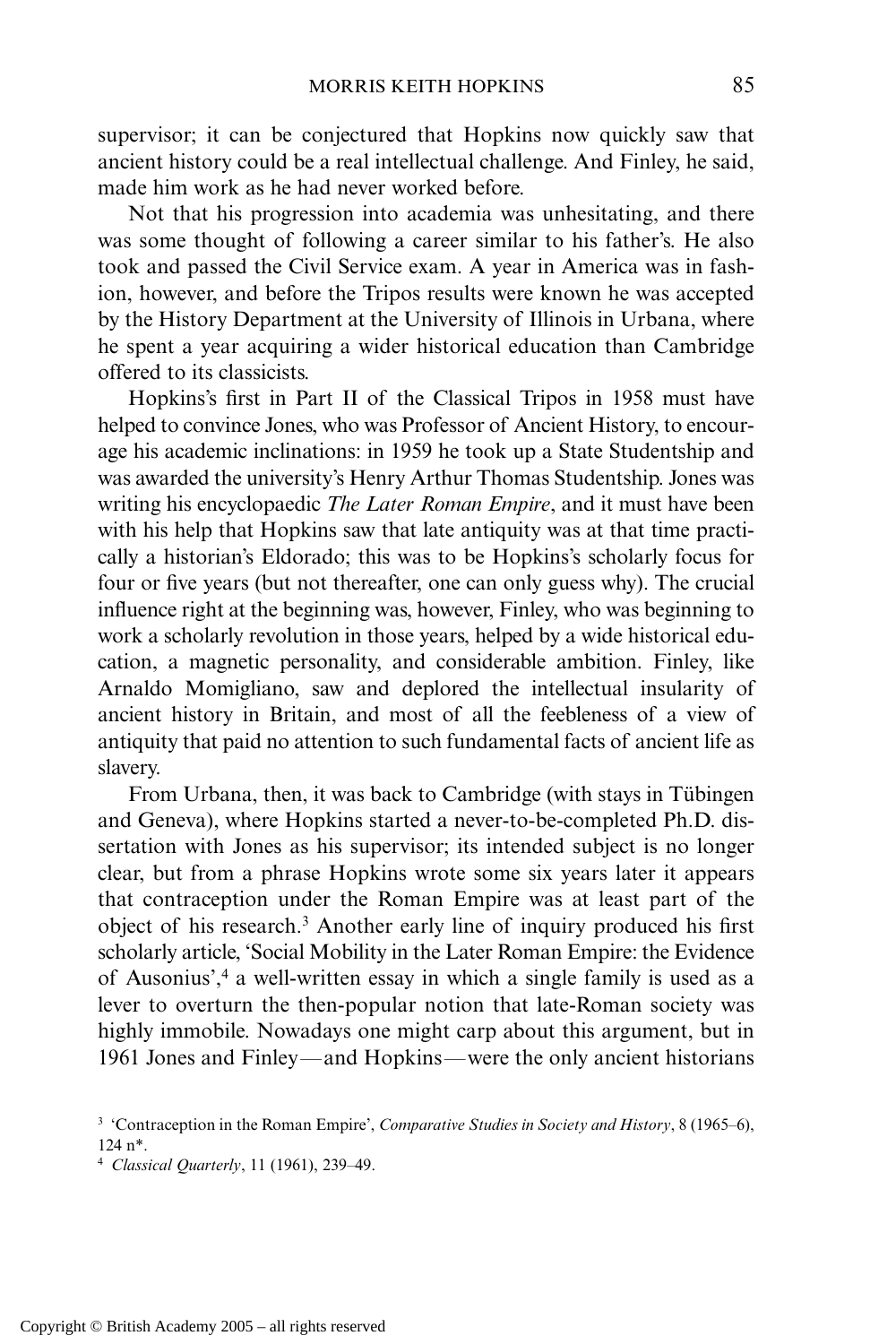who were capable of formulating a sustained argument about social mobility at all—and Hopkins was the one who did it. Meanwhile Finley was determined that Hopkins should overcome what he saw (not without some envy, in my view) as the defects of a British classical education: he needed to learn some social science, and for Finley that meant above all sociology or economics.

In those days young British academics moved quite quickly into teaching positions, and when the lectureship or teaching fellowship came, you took it. In 1961 the Sociology Department at the University of Leicester, which was headed by the distinguished Ilya Neustadt,<sup>5</sup> and also contained the equally distinguished though not yet famous Norbert Elias, needed assistant lecturers. The appointments committee presumably had little difficulty in selecting Anthony Giddens, a fresh Ph.D. in Sociology and the future director of the London School of Economics. The simultaneous appointment of Hopkins was more daring, since he had no serious sociological credentials whatsoever, and it was engineered by Moses Finley, as Hopkins later recounted; Neustadt, however, was the person who had to take his courage into his hands. Later on, Hopkins more or less seriously credited Giddens with having taught him sociology; and both of them used to attend the lectures of Elias. The latter 'emphasized', in Giddens's words, 'a comparative and developmental approach to sociology, which clearly resonated with Keith's approach to ancient history'. Giddens also recalls the great scandal young Hopkins caused by entering the Leicester University senior common room not wearing a tie. But he was not staying for long: he learned sociology so rapidly that two years later he was given a position at Britain's social-science power-house, LSE.

He was teaching sociology but his work continued to have Roman history as its object: he began writing a fellowship dissertation for King's called *The Later Roman Aristocracy: a Demographic Profile*. In this first large-scale work (never published as such), he argued that under the emperors Rome's senatorial order suffered from serious infertility, and then explored in detail various possible explanations.6 King's was impressed and awarded Hopkins a fellowship, which he held from 1963 until 1967. Not even Finley had written about ancient demography, and the truly modern bibliography of the subject consisted of a single article

<sup>5</sup> See T. H. Marshall's account of him in A. Giddens and G. Mackenzie (eds.), *Social Class and the Division of Labour: Essays in Honour of Ilya Neustadt* (Cambridge, 1982), pp. xi–xvi.

<sup>6</sup> See 'Elite Mobility in the Roman Empire', *Past and Present*, 32 (1965), 12–26: 24–26, repr. in M. I. Finley (ed.), *Studies in Ancient Society* (London, 1974), pp. 103–20: 117–19.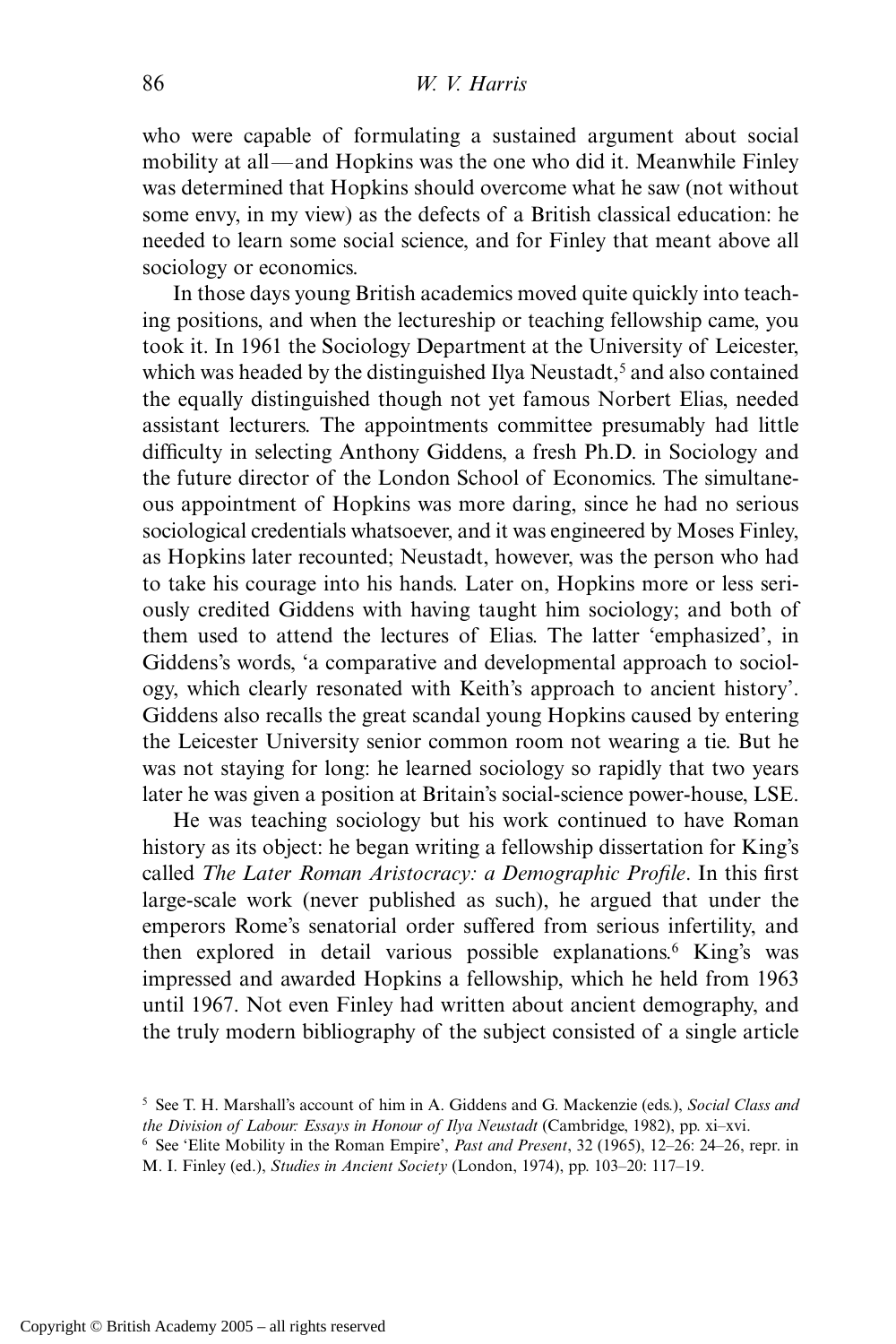in the *American Journal of Sociology*. <sup>7</sup> Another remarkable piece of work in this period was the article 'Eunuchs in Politics in the Later Roman Empire', $8$  which gave quite magisterially a structural explanation of the rise and continuation of the eunuchs' power in the late imperial court, showing how even their nasty reputation ('lizards and toads' are the words of Basil of Caesarea) had a definite function.

\*\*\*

In 1963 Keith Hopkins met and married Juliet Phelps Brown, a childtherapist in the making and a powerful intellect who was to have a large influence on his personality (it can be presumed that she was in part responsible for her husband's undergoing a year of psychoanalysis in the mid-1960s) and on his work as well (throughout their married life she read most of his work in time to offer useful criticism). They had three children together, Rachel, Edmund and Ben, all of them great sources of parental pride.

Hopkins was now the son-in-law of the labour economist Sir Henry Phelps Brown, who also became a scholarly adviser and helped him mature as a social scientist. Phelps Brown, he wrote in 1978, had given him 'repeated tutorials in economics', and the lessons were highly visible.

The student was now on a par with his Cambridge teachers, and both Jones and Finley recognised his extraordinary ability; a quiet remark in the preface of *The Later Roman Empire* reveals that the only scholar to whom Jones had entrusted a reading of the whole of Part II, the ambitious analytic part of the book, had been 'Mr. Keith Hopkins of London University'.

The move to LSE (assistant lecturer in Sociology 1963, lecturer 1964) was brought about by the professor of demography there, D. V. Glass. He had been asked by King's to assess Hopkins's fellowship thesis; having read it, he 'telephoned and offered me a job', pointing out that if Hopkins really wanted to learn demography, LSE not Cambridge was the place to be. King's most obligingly allowed him to retain his fellowship. The move in the direction of sociology seemed more pronounced now, and it must have been in the next year or so that Hopkins showed for the first time the strong interest in quantification that was to mark most of his career. This

<sup>7</sup> Some had asked the questions (see for instance R. Meiggs, *Roman Ostia* (Oxford, 1960), p. 243), but had not found good ways to answer them.

<sup>8</sup> *Proceedings of the Cambridge Philological Society*, 189 (1963), 62–80, later revised as ch. 4 of *Conquerors and Slaves*.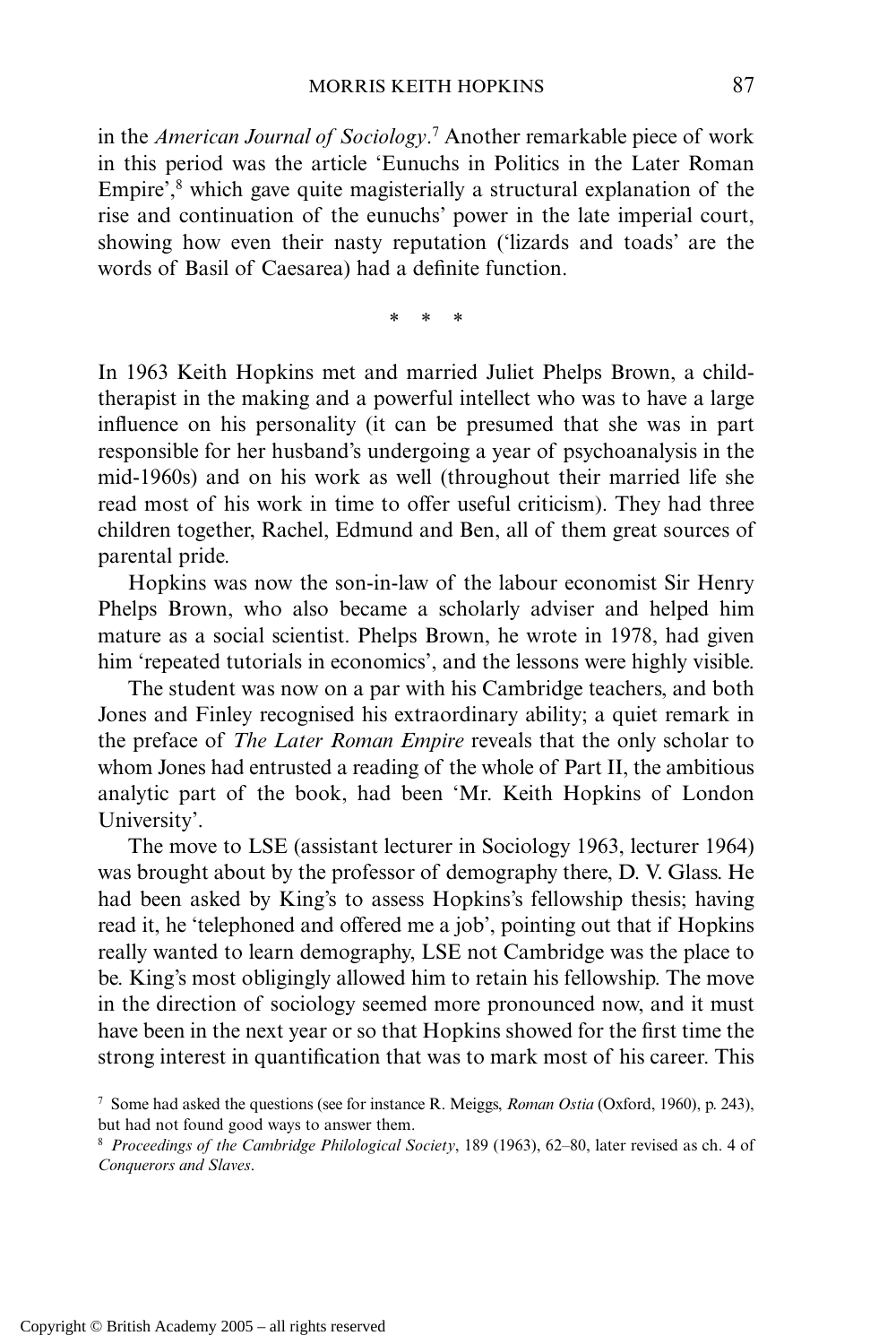can be seen in 'The Age of Roman Girls at Marriage' and even more in 'On the Probable Age-Structure of the Roman Population'.9 These two articles can be said without exaggeration to be the beginning of serious study of the historical demography of the ancient world. In both cases Hopkins essentially set the terms of the debate that has unrolled ever since. 'Contraception in the Roman Empire' was another wonderfully original paper;<sup>10</sup> as with demography, the subject was not utterly new, but it had not previously received informed or thoughtful treatment, and it certainly was not part of mainstream ancient history. Three papers in three years changed the basis of Roman social history, not simply by putting new topics on the agenda but by showing which techniques would produce the most plausible results. All of these papers are buttressed by the traditional philological and bibliographical prowess of the ancient historian, but their aim was to make an impression on sociologists and social historians: the choice of the journals to publish in (see above, notes 3 and 9) was not casual. And though the majority of the problems addressed were quite technical, one of the most impressive qualities of these contributions is the author's concern with wider issues, including family and emotions: Hopkins was already thinking about empathy, a central theme in his later work.

The degree to which Hopkins now carried conviction as a sociologist was indicated in 1964 when he was appointed review editor of the *British Journal of Sociology* (a position he held until he left Britain in 1967). And he enjoyed himself greatly at LSE: one graduate student of that time, John Cooke, has recalled how in a weekly seminar 'Keith opened our eyes each week both to the classics of sociology and anthropology and to the relevance of applying them to comparative history.'11 The extraordinary degree to which Hopkins managed to live a double intellectual life in this period is illustrated by another sociology paper based on extensive research, 'Civil-Military Relations in Developing Countries',<sup>12</sup> which reflects contemporary concern, ostensibly non-ideological, with 'development' in poor countries and with the effects on this process of military coups. In the same year there came out another enormously wide-ranging

<sup>9</sup> *Population Studies*, 18 (1964–5), 309–27, and 20 (1966–7), 245–64.

<sup>10</sup> *Comparative Studies in Society and History*, 8 (1965–6), 124–51. Cf. also the sure-footed little paper 'A Textual Emendation in a Fragment of Musonius Rufus: a Note on Contraception', *Classical Quarterly*, 15 (1965), 72–4.

<sup>11</sup> *The Times*, 13 April 2004.

<sup>12</sup> *British Journal of Sociology*, 17 (1966), 165–82.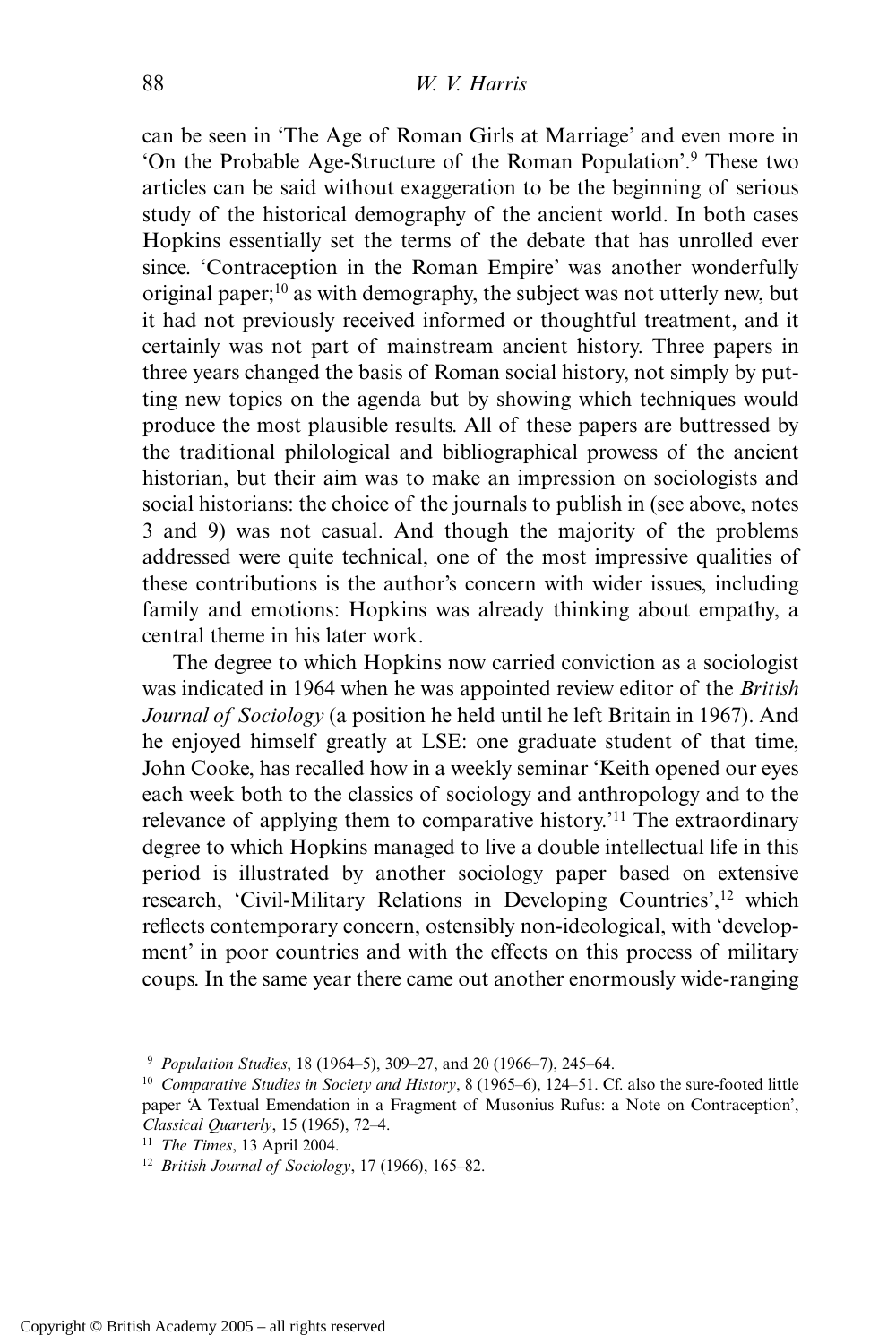paper, 'Slavery in Classical Antiquity'.13 This and 'Structural Differentiation in Rome (200–31 BC): the Genesis of an Historical Bureaucratic Society',<sup>14</sup> were leading towards the kind of structural analysis of Roman society and Roman imperialism that finally came together in *Conquerors and Slaves* (1978). It hardly mattered if he did not quite get the vectors of Roman expansion right: he was far ahead of anyone else.

All this could have led to a chair in sociology in Britain, but the first interesting chair that was open was in Hong Kong, with the double advantage that it could be done on secondment from LSE and that it looked like a clear break with classics. Hopkins's closest relatives were somewhat dismayed that he intended to transplant himself to Hong Kong, but once the opportunity arose acceptance was overdetermined: Hopkins took his family with him, and he found out for himself what the British colonial world was like, and how to run a sociology department. The appointment (which was for three years) seemed to mean giving up ancient history—sociology written in Hong Kong could hardly be about the Romans. Yet that seems not to have been Hopkins's long-term intention: he was already at the centre of the debate about ancient history (in so far as such a sprawling subject can ever be said to be concentrated in a single debate), and he knew it, and there was a powerful need to finish the structural and sociological book about the Roman Empire that eventually became *Conquerors and Slaves*. Hopkins indubitably saw that Finley was likely to succeed to the Cambridge chair (as he did in 1970), and that he would have to retire by 1979. There was a grand solution to the sociologyor-ancient-history dilemma, only available to a person of great mental energy: do both.

The new professor of sociology threw himself energetically into studying Hong Kong's massive housing problem. Research teams from the Sociology Department set about documenting the colony's intense over-crowding, in conditions which were made more difficult by the Cultural Revolution (the inhabitants had four hours of water every four days in the summer of 1967). Hopkins took a lesson in Cantonese every day, measured rooms without number, and wrote four papers on Hong Kong housing, one of which, 'Housing the Poor', appeared in a book he edited under the title *Hong Kong: the Industrial Colony. A Political, Social and Economic Survey* (Hong Kong: Oxford University Press, 1971),

<sup>13</sup> In A. de Reuck and J. Knight (eds.), *Caste and Race: Comparative Approaches* (London, 1966), pp. 166–77.

<sup>14</sup> In I. M. Lewis (ed.), *History and Social Anthropology* (London, 1968), pp. 63–79.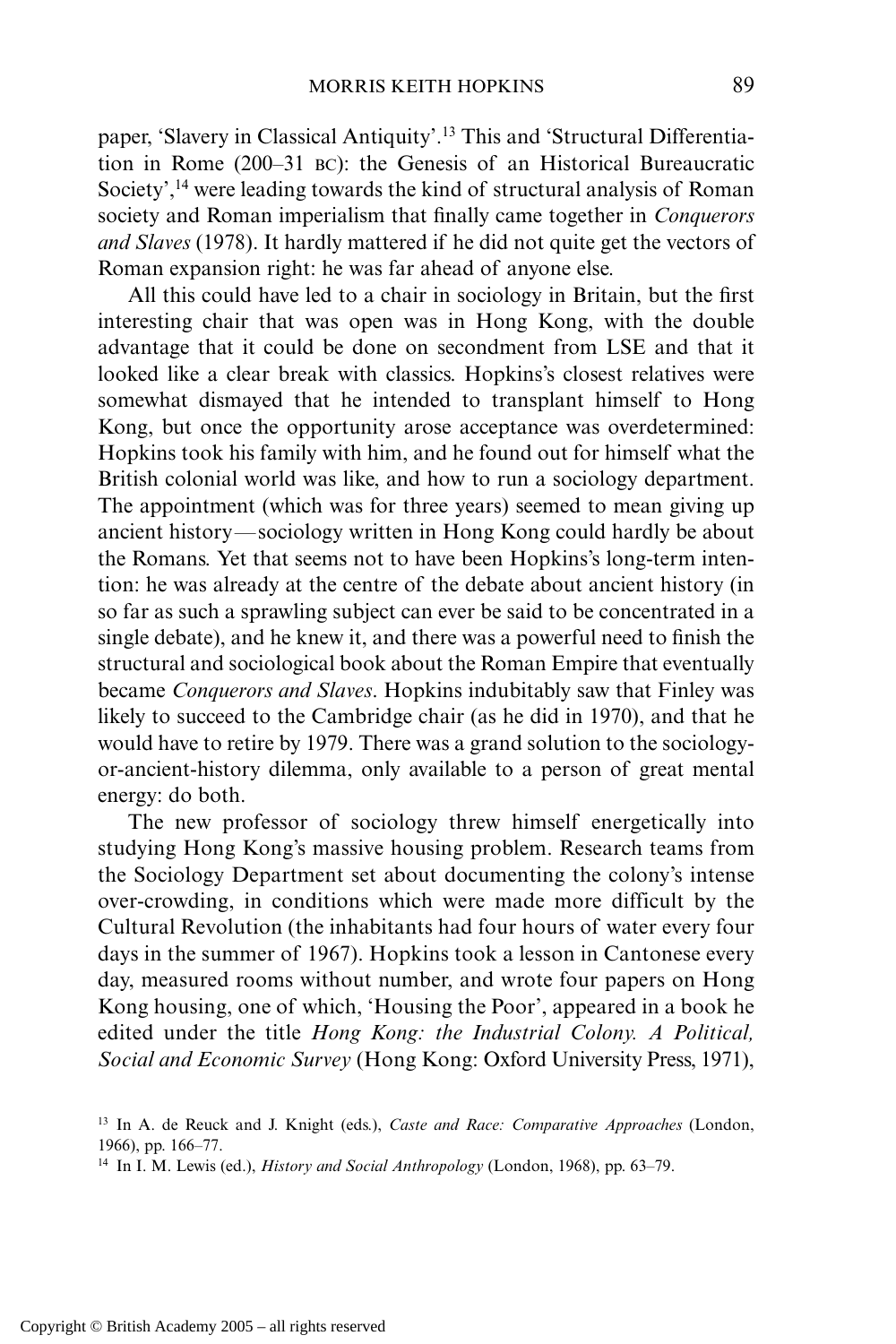pp. 271–335.15 The essay begins 'Hong Kong is a cruel society in which very little assistance is given to the poor', and proceeds to document the assertion: 'in 1956 . . ., in the most overcrowded district, the average living space was only 12 sq. ft. . . . per person'. 'It is amazing that [the] overt paternalism [of the Hong Kong government] has survived . . .'; what rendered such conditions tolerable for many was the colony's almost unparalleled economic growth since the Second World War. He remembered the colonial officials years later ('arrogant, self-centred, narrow-minded'), but also asserted, typically, that he, not they, had been mistaken about housing policy (it appears<sup>16</sup> that he had recommended that the government should divert resources from building high-rise blocks of flats into improving physical conditions in Hong Kong's large areas of improvised squatter housing). At all events, he departed rich in memories of Hong Kong sounds and smells. And the Roman historian had seen something of what he thought ancient poverty might have looked like. The 'cruel society' most in his mind was Rome.

There was also another sense in which Hopkins became a real sociologist in Hong Kong: he was able to think of research projects being carried out by groups, a largely alien mode of operation for British historians and classicists at that time. This was to continue: all three of Hopkins's ancient history books were in one way or another the results of collaboration.

After two years, at all events, Hopkins decided that he had had enough of Hong Kong. Having won an invitation to the Institute for Advanced Study at Princeton as a social scientist (though the School of Social Sciences, soon to be headed by Clifford Geertz, had not yet formally come into being), $17$  he resigned from his Hong Kong chair. His parting comment to the *Hong Kong Standard* complained about the 'slow development' of his department, and about the unrest of the university's lecturers he said that it would be 'strange if lecturers do not take a critical view of the university they are teaching in'.

In retrospect what seems most anomalous about this sequence of events is not that Hopkins went to Hong Kong and investigated housing—

<sup>&</sup>lt;sup>15</sup> Phelps Brown was among the contributors. Hopkins also published his inaugural lecture *Public Housing Policy in Hong Kong* (in the University of Hong Kong *Gazette*, Supplement of 21 May 1969), and 'Public and Private Housing in Hong Kong', in D. J. Dwyer (ed.), *The City as a Centre of Change in Asia* (Hong Kong, 1971), pp. 200–15.

<sup>16</sup> See Hopkins's article in *UNICEF News* no. 77 (1973), 16–19. But there is some unclarity on this point.

<sup>&</sup>lt;sup>17</sup> Given the way the Institute functioned in those days, it seems likely that J. F. Gilliam played an important role in arranging this invitation: he was certainly an admirer of Hopkins's work.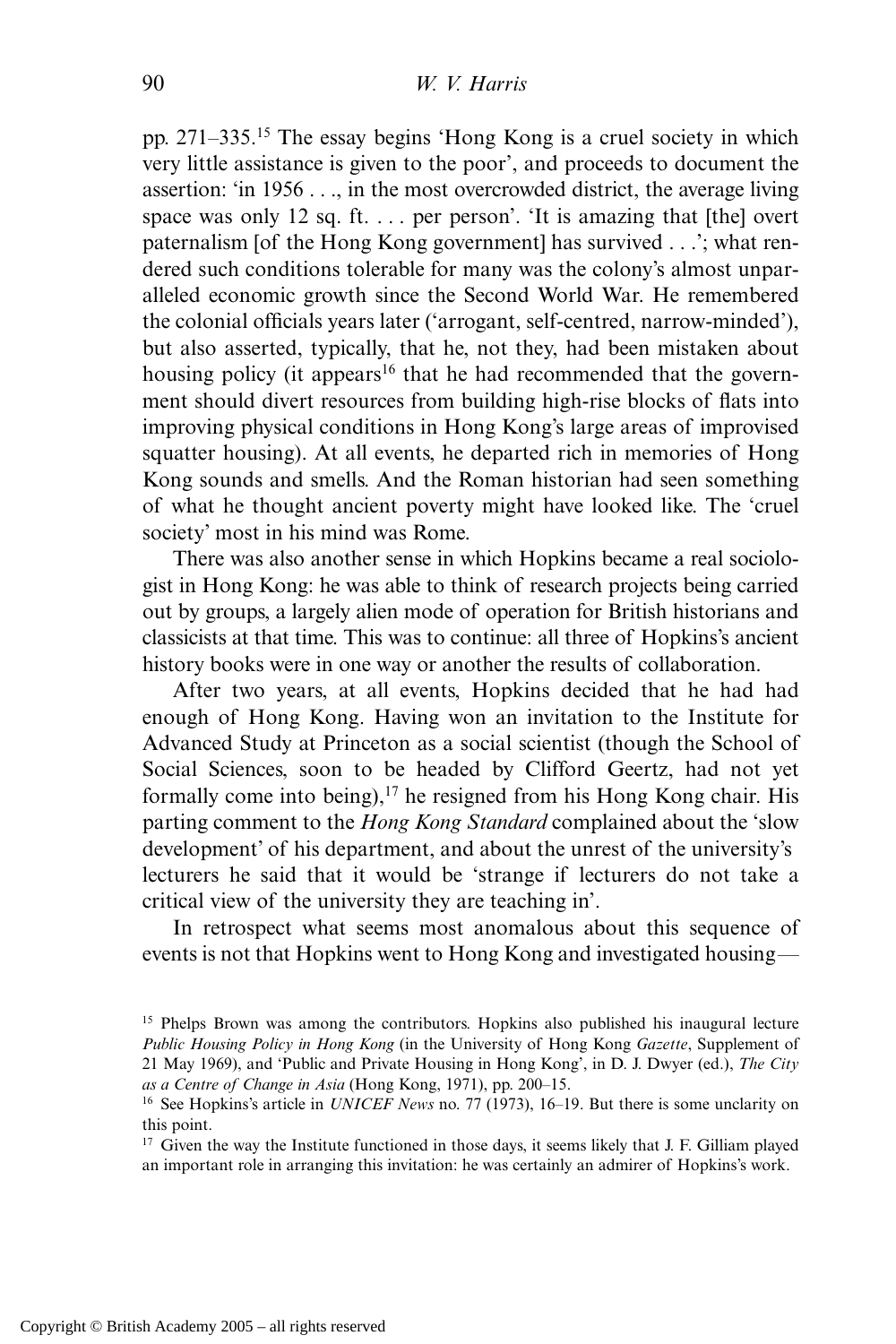that was a brilliant educational idea; what surprises is that during the rest of his career, which included fifteen years as a sociologist in London fifteen years that saw the beginning of the Thatcher period—he never spoke out on any question of public policy. Hopkins was indeed politically moderate even when young (though he never, he said, voted Conservative); he would explain that he did not believe that any political party or movement was likely to produce a net decrease in social injustice. 'Right and Left are not the terms in which I think', he was once quoted as saying in an academic context,18 and there was some truth in that; at all events, he always seems to have avoided a markedly left or right identity. Meanwhile there was a vast amount of work to do, both in ancient history and, after 1972, in building up the social sciences at Brunel.

After the Institute for Advanced Study, Hopkins returned to LSE for two years, as a senior lecturer in sociology. A squib in the *TLS* (March 31, 1972) entitled 'Classicists and Sociologists' accused the ancient historians of living in a hermetic world and of being indifferent to generalisation; the author sensibly remarked that matters might improve 'if ancient historians spent one paragraph in each article explaining the significance of their problem'. Several ancient historians are accused, but three are praised, Peter Brunt, Finley of course—and, less predictably perhaps, Momigliano. The same year provided two enormous opportunities: he joined the editorial board of the young and innovative Trevor Aston-led *Past and Present* (in a sense replacing A. H. M. Jones, who had died in 1970), and he was appointed Professor of Sociology and Social Anthropology at the also still young Brunel University (created in 1966)—with the great advantage of staying in London. For a number of years he did much to shape *Past and Present*'s ancient-historical side (eventually he grew less interested, but did not resign until 1999); this work is the subject of a memoir by his Cambridge successor, Robin Osborne.19

The Brunel appointment meanwhile took up a great deal of energy, and Hopkins's colleague Peter Seglow recalls how everyone in the department shared in such tasks as interviewing the undergraduate applicants. The ideological wars of the 1970s sometimes made themselves felt, and for a time Hopkins was quite unpopular with the left-wing staff. But his reputation as a departmental administrator grew (which is worth mentioning, since he never had such a reputation later on in the Classics Faculty at Cambridge), and that was what led to his being appointed

<sup>18</sup> *Sunday Times*, 16 May 1976.

<sup>19</sup> *Past and Present*, 185 (2004), 3–7.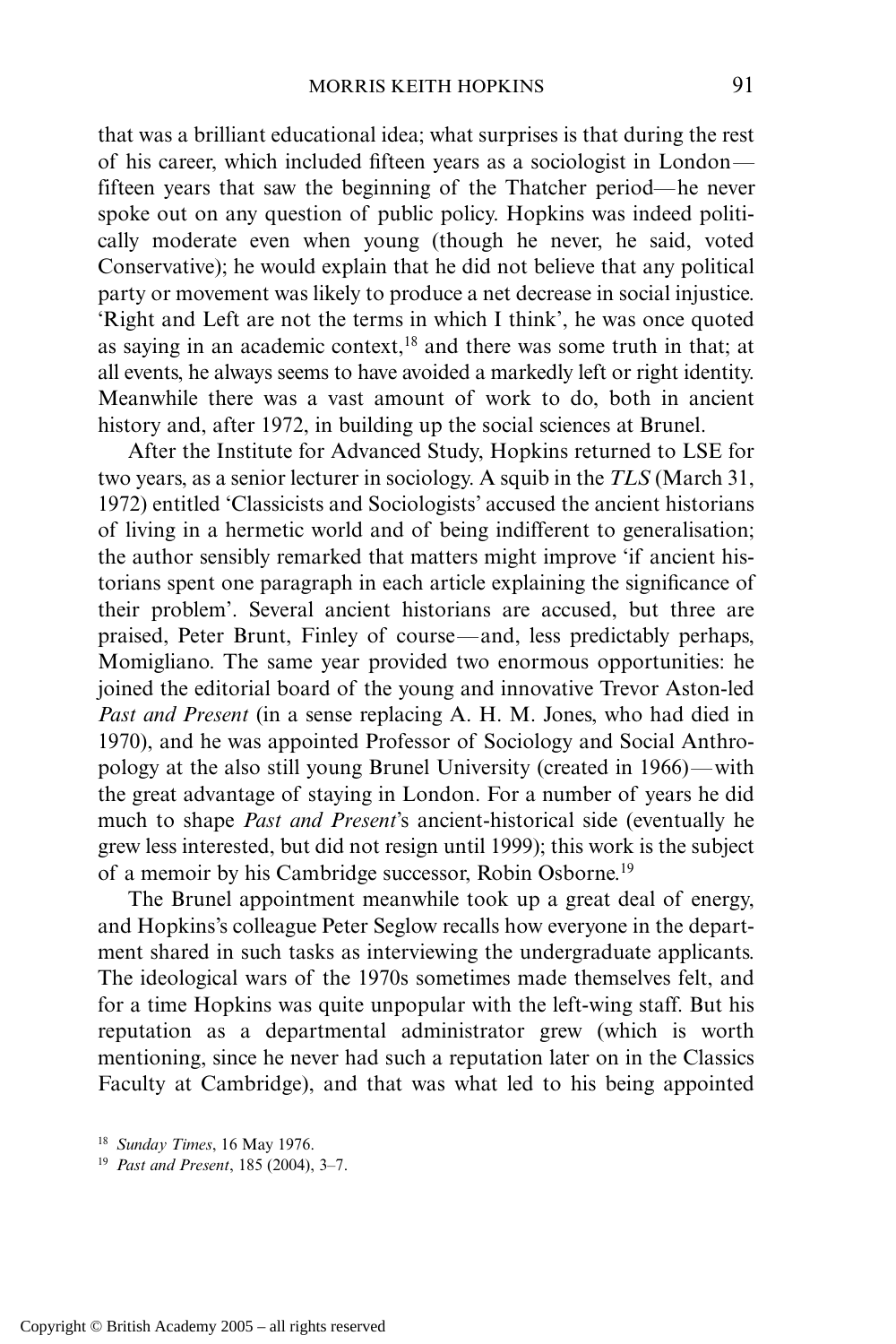Dean of the Faculty of Social Sciences (1981–5). It was a difficult era of Thatcherian cuts and their after-effects.

The subject of his inaugural lecture at Brunel was nicely selected to connect social anthropology and antiquity: brother–sister marriage in Roman Egypt, an anomalous but well-attested phenomenon—familiar to scholars but still mysterious. Hopkins's study of the problem was so detailed that in many countries the author would have thought that it was a book.<sup>20</sup> He was probably better equipped to explain this custom and its long persistence than anyone had ever been, yet it was a sign of things to come in his intellectual life that instead of arguing for any single explanation he left the issue open and made a prolonged effort to understand the feelings as well as the life-situations of those involved.

The years spent at Brunel allowed a long series of debates with other ancient historians in various settings in the University of London which are invariably remembered with nostalgia by those who took part in them, or at least by those who lived to tell the tale (for it was here that Hopkins delivered his technique of lethal intervention). Deep disagreements were no obstacle, and one of the main reasons was Hopkins, his energy and originality.

This period also saw him quite often in North America, as a visiting professor at the University of Pennsylvania (1974), a member of the Institute for Advanced Study again in  $1974-5$ ,<sup>21</sup> and as a visiting professor for one quarter at UCLA (1979). During the second of these visits I invited him to lecture at Columbia, which was our first meeting. At the start of his lecture, the speaker came out from behind the lectern, sat cheerfully on the small table in front of it, and looking as well as sounding like something completely new explained the Romans to us for sixty extraordinarily stimulating minutes. A long and festive but also intellectually strenuous evening at my apartment followed, and the beginning of strong affection.

Two major schemes occupied Hopkins's scholarly energies during the 1970s: one was to put together the structural and sociological account of the Roman Empire which he had already been working on at intervals for several years—this was eventually to become both *Conquerors and Slaves* (Cambridge, 1978) and *Death and Renewal* (Cambridge, 1983). When he was invited to give the Gray Lectures at Cambridge in 1977, at a relatively early age (Moses Finley at work again), he delivered a preliminary version

<sup>20</sup> The lecture was published in expanded form in *Comparative Studies in Society and History*, 22 (1980), 303–54.

<sup>&</sup>lt;sup>21</sup> He was a member of the Institute for a third time, a rare privilege, in 1983.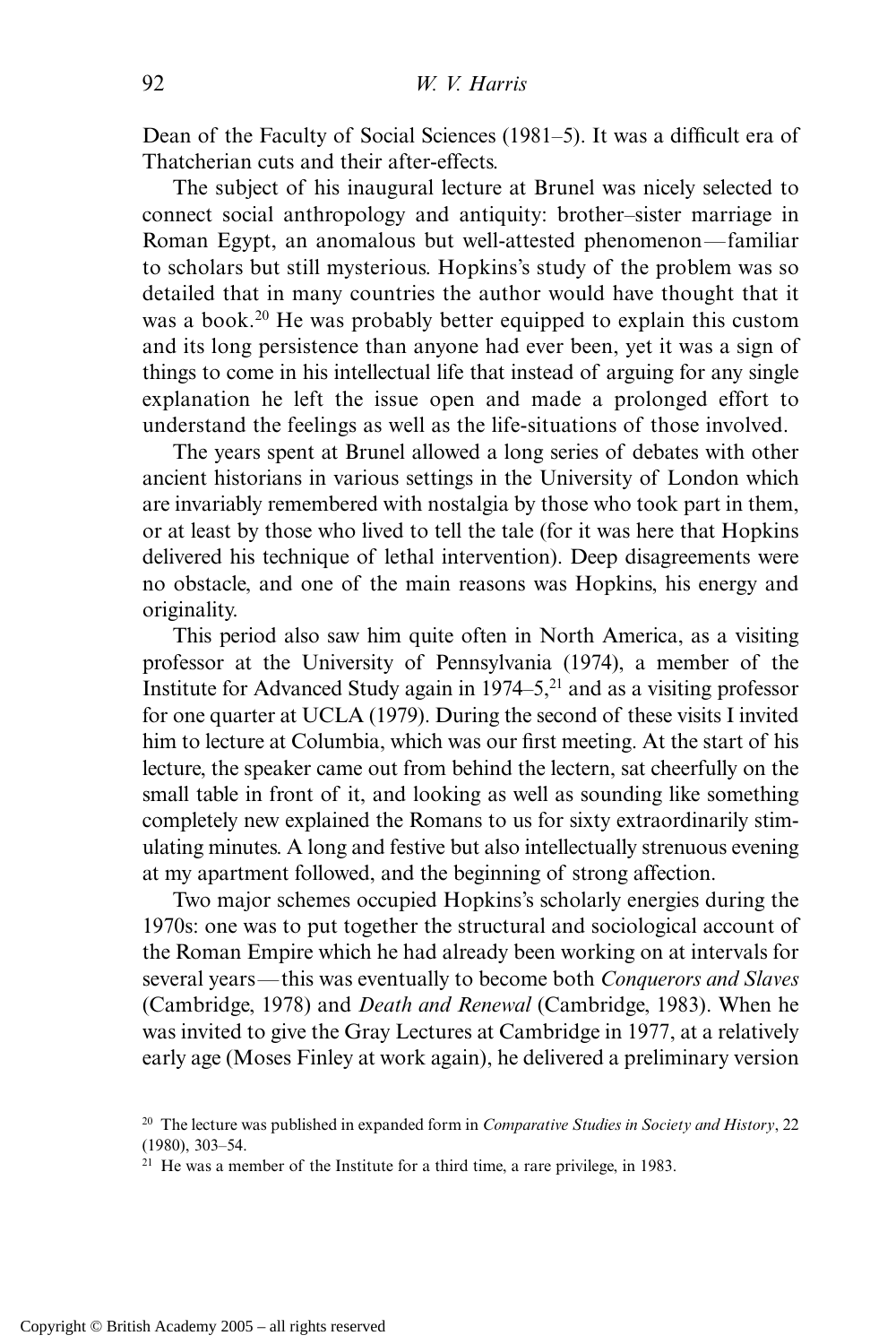of the the two central chapters of *Death and Renewal*—the part that is recognisable as traditional sociology. The other notion was to build a model of the Roman economy, or at least of a very important part of the Roman economy—this became 'Taxes and Trade in the Roman Empire'  $(1980)$ ,<sup>22</sup> the culmination of work going back a decade.

*Conquerors and Slaves* and *Death and Renewal* were presented as a single project, 'Sociological Studies in Roman History', volumes 1 and 2, and they served as an aggressive manifesto. The introduction to the first volume says that it is

an attempt to analyse a changing social structure and to evoke a lost world. It is also an attempt to apply some modern sociological concepts and techniques to Roman history. . . .The achievements of the Roman world need to be interpreted with *empathetic understanding* [my italics] of what the Romans themselves thought and with concepts which we ourselves use.

A less lucid paragraph proclaims the importance of 'enter[ing] the thought-world of the Romans', and accuses other ancient historians of having failed to do this because they attributed too much modern rationality to the ancients. The charge was not completely unfair, but such sweeping claims grated even on those who were willing to learn. When the author wrote ironically about those who were interested in facts and evidence, it was all too clear that in practice he relied on them as much as most historians and indeed more than some others. He let it be known that he was against the established methods, while in the preface he acknowledged the help of several of those who practised them; the debt to Brunt was particularly clear. The provocation was very effective in a sense, if not always productive: the book was widely reviewed by ancient historians and led many of them to serious reflection.<sup>23</sup> Others, however, ignored what was really new about his approach, and they must have made the author think that the classicists had changed little since he wrote his *TLS* essay of 1972.

The book is not unified by a single topic, although slavery is at the centre of three of its five chapters. It is, however, unified in a different way: precisely as it claimed, it exemplified some of the ways in which a sociologist might approach Roman history. The first chapter remains unsurpassed as an account of the complex effects on the republican

<sup>22</sup> *Journal of Roman Studies*, 70 (1980), 101–25.

<sup>23</sup> Thus the mixed review by E. Badian (*Journal of Roman Studies*, 72 (1982), 164–9) included the most extended methodological reflections to be found anywhere in that author's works, as far as I know.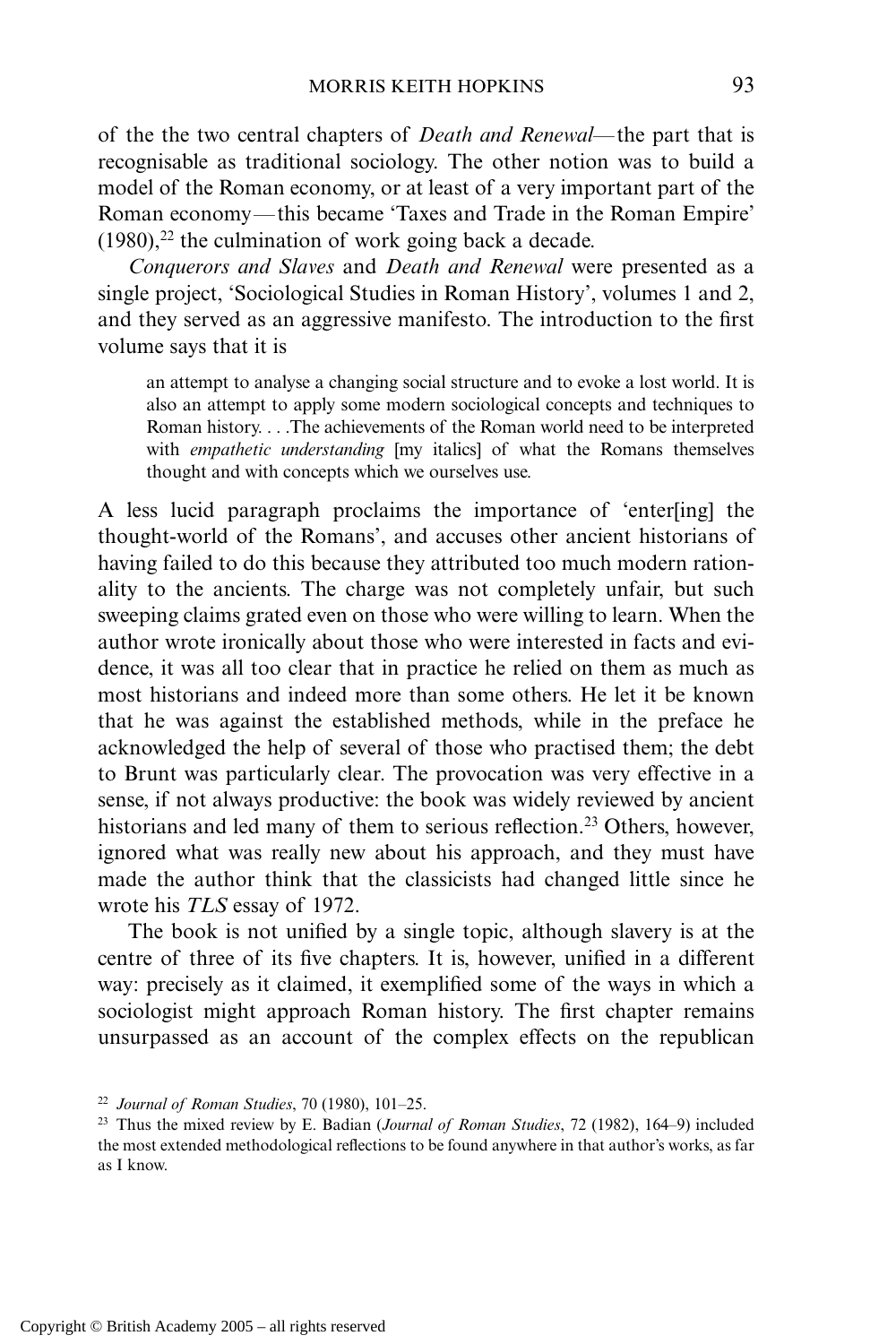Romans of seven linked phenomena, 'continuous war, the influx of booty, its investment in land, the formation of large estates, the impoverishment of peasants, their emigration to towns and the provinces, the growth of urban markets'. What was distinctive about his approach was not so much, as the author claimed, the description of macrohistorical developments which the Romans themselves could not possibly have understood—for those Romans who looked around them certainly noticed the phenomena just mentioned and had some understanding of them. What mattered most was rather his ability to link all these large trends together.<sup>24</sup> Not surprisingly, however, the section of the book that seems to have won most assent was more traditional in appearance: it analysed some little known ancient evidence, the 1200 or so manumission inscriptions from Delphi (a study in which Hopkins has P. J. Roscoe as his collaborator). Another chapter concerned Rome's divine emperors, arguing that they provided the empire with 'symbolic unity'. Nowadays this argument may or may not carry conviction, but it effectively restarted a discussion which had long been stalled.

Some complained that *Conquerors and Slaves* exaggerated the extent of the author's departure from traditional methods, and it can be said that he did not have the traditionalists quite in focus. But few will now doubt that the onslaught was needed.<sup>25</sup> Nineteen seventy-eight was indeed the year of provocation. The astute review editor of the *Journal of Roman Studies* was inspired to invite Hopkins to review Fergus Millar's elaborate volume *The Emperor in the Roman World*, the preface of which read as an open challenge to all that was distinctive about the work of Finley and Hopkins. The challenge needed an answer, and the result was a lengthy assault entitled 'Rules of Evidence',26 which, however, criticised the author quite briefly for failing to consider what social scientists had had to say about kingship and at greater length for the more commonplace sin of generalising on the basis of insufficient evidence; also for leaving out 'the sympathetic understanding of feelings and fears, of ambiguities and ambivalence'.

There is hardly any economic history in any strict sense in *Conquerors and Slaves*, but in the years just before and after the publication of Finley's influential book *The Ancient Economy* (1973) the economic history of the

 $24$  The most serious lacuna in this work may have been its failure to choose between a status model of Roman society and a class model (not that that exhausts the options): cf. the comments by B. D. Shaw, *Helios*, 9, 2 (1982), 17–57 at 31–6.

<sup>&</sup>lt;sup>25</sup> This book seems to have been translated more than any of Hopkins's other works: it was put into Spanish, Italian, Chinese, and Korean.

<sup>26</sup> *Journal of Roman Studies*, 68 (1978), 178–86.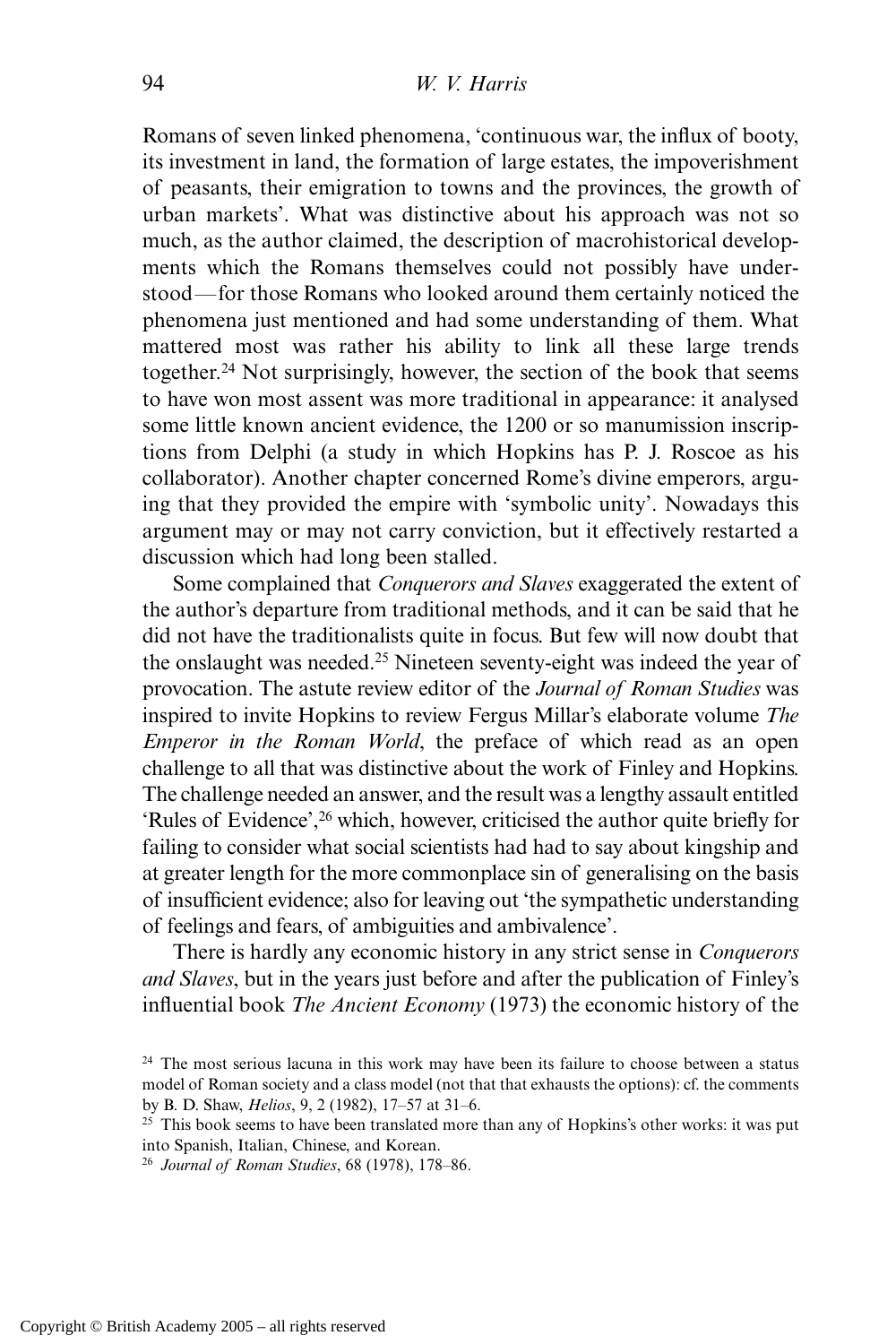Roman world became one of the chief objects of Hopkins's reflection. He detached himself from Finley's substantivist view of the Roman economy (perhaps he had not been much attached to it in the first place), according to which genuine growth was always an impossibility. In a series of papers published between 1978 and 1983 Hopkins debated this. A long article called 'Economic Growth and Towns in Classical Antiquity'27 proposed that contrary to Finley's view, teasingly referred to as 'the current orthodoxy', the Roman Empire brought into being 'a significant volume of inter-regional trade', without directly confronting the issue whether this was accompanied by *per capita* growth across the whole population of the Roman Empire.

Meanwhile (1978–9) the Cambridge chair fell vacant but the election was won by a more seasoned scholar, J. A. Crook.

'Taxes and Trade in the Roman Empire'  $(1980)$ <sup>28</sup> possibly the Hopkins production that has been most cited in the scholarly literature, represents, together with the revised version written fifteen years later, the culmination of his published thinking about the Roman economy. The argument was that the Romans' extraction of cash taxes from the provinces acted as a powerful stimulus to long-distance trade, and—once again without facing the question of overall growth—Hopkins cautiously distanced himself from what he later called the 'static minimalist' model of the Roman economy that was so dear to Finley. The attractiveness of the argument was not simply that it provided an explanation for the apparent relative prosperity of the Roman Empire, but that it linked so many different phenomena together, in particular the money supply, longdistance trade, government expenditure and levels of taxation. The vulnerability of the model, perhaps not a grave one, is that it assumes a system in equilibrium.

Finally, for the time being, came his introduction to the collective work *Trade in the Ancient Economy.*<sup>29</sup> This set out with considerable elegance two competing models of the economy of the high Roman Empire: the Finley model, which is said to be 'by far the best model available', and something else. But what was that something else? The alternatives were to agree with Finley or to be 'in marginal dispute' with him. The following pages, however, seem to be in far more than marginal disagreement, and the conclusion that 'the Finley model of the ancient economy is

<sup>27</sup> In P. Abrams and E. A. Wrigley (eds.), *Towns in Societies* (Cambridge, 1978), pp. 35–77.

<sup>28</sup> See above, n. 22.

<sup>29</sup> In P. Garnsey, K. Hopkins and C. R. Whittaker (eds.), *Trade in the Ancient Economy* (London, 1983), pp. ix–xxv.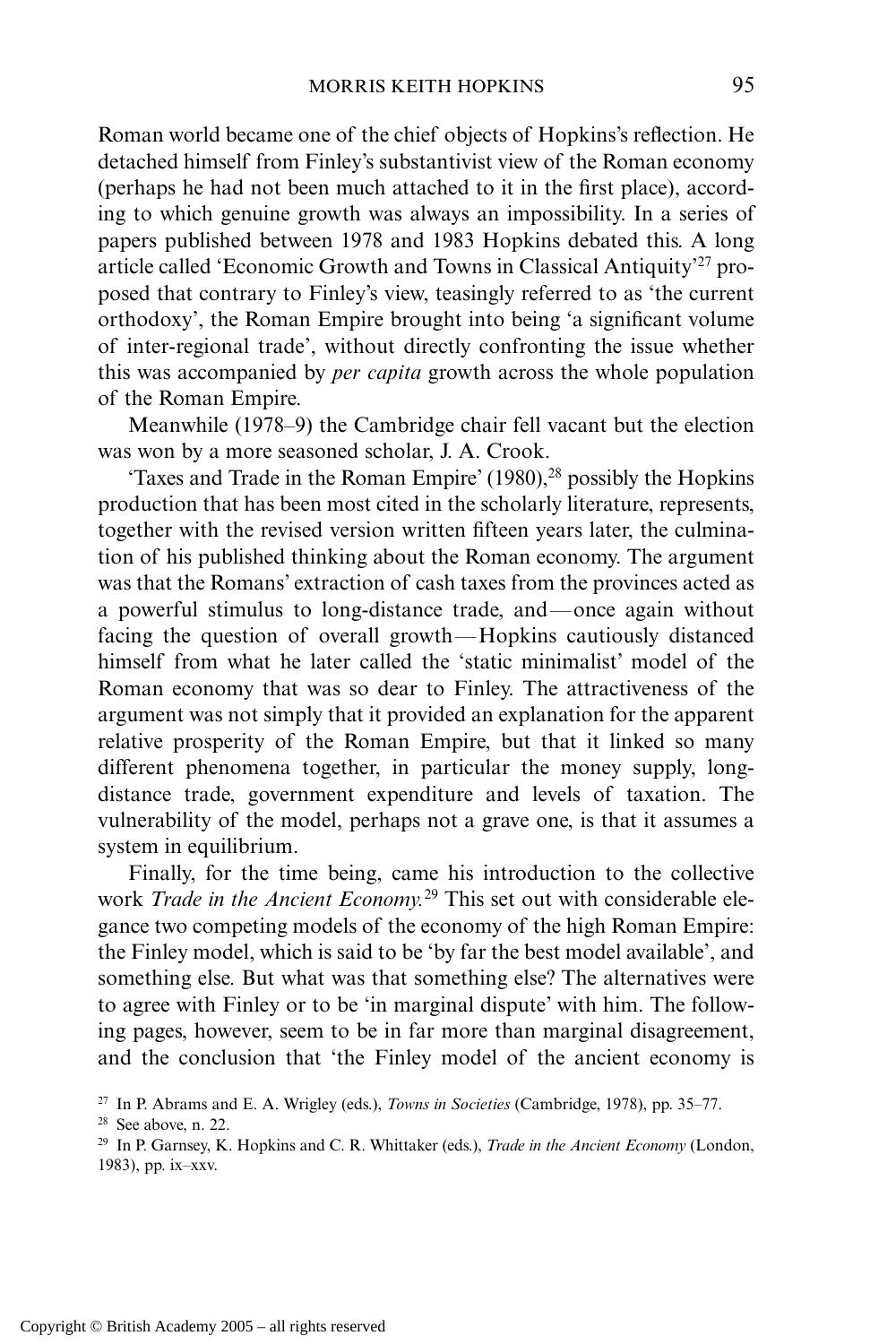sufficiently flexible to incorporate this modest dynamic, without undermining its basic primitivism' must count as one of the most diplomatic sentences Hopkins ever wrote. As Hopkins, and indeed Finley, might have said, the Oedipal blow remained undelivered.<sup>30</sup> And there the matter rested, as far as Hopkins's published views were concerned, until another article of thirteen years later.

*Death and Renewal* might give the impression of being a collection of essays by various hands, but its central section at least is a unity: this consists of 170 pages of lively but down to-earth argumentation about the Roman aristocracy, co-authored by the younger scholar Graham Burton.<sup>31</sup> This centerpiece is framed by essays about gladiatorial games and Roman funerary practices (the latter co-authored by Melinda Letts),<sup>32</sup> which are not sociological in any easily recognised sense but look forward to Hopkins's own more impressionistic and more 'empathetic' later style. The effect of this book on some of us was to make us wish for more, all the way through: chapter 2, for instance, argued in effect that the replacement rate of the republican aristocracy was by aristocratic standards not especially high—though what was original here was not the conclusion itself but its formulation in statistical terms. Few would doubt now that Hopkins and Burton were broadly correct about this, but they could have strengthened their case with a clearer definition of 'aristocracy' and also by some discussion of contemporary perceptions of aristocratic dominance. Chapter 3 is Hopkins at his best, establishing and explaining the still more rapid turnover in the senatorial order of imperial times; he thus brought the emperors' system of government into abruptly sharper focus. Even the most captious critics found this part of the book difficult to fault, and its results remain fundamentally important for the history of Roman government.

*Death and Renewal* seemed to solidify Hopkins's reputation. He was elected a Fellow of the British Academy in 1984, and in the following year he was named to the chair of Ancient History at Cambridge in succession to John Crook. Yet the old sociological mission seemed to be running out of passion, and the projected third volume of the series, which was apparently called *The Price of Peace* when it was in effect abandoned, seems not to have received much attention after 1989 or 1990. The on the whole somewhat negative reviews of *Death and Renewal* provoked no published

<sup>30</sup> For Finley's awareness of the psychological relationship see his review of *Death and Renewal* in the *London Review of Books*, 22 Dec. 1983.

<sup>31</sup> The author of an insightful obituary published in *The Guardian*, 29 March 2004.

<sup>&</sup>lt;sup>32</sup> Now Melinda Letts, OBE, Chairwoman of the Long-term Medical Condition Alliance.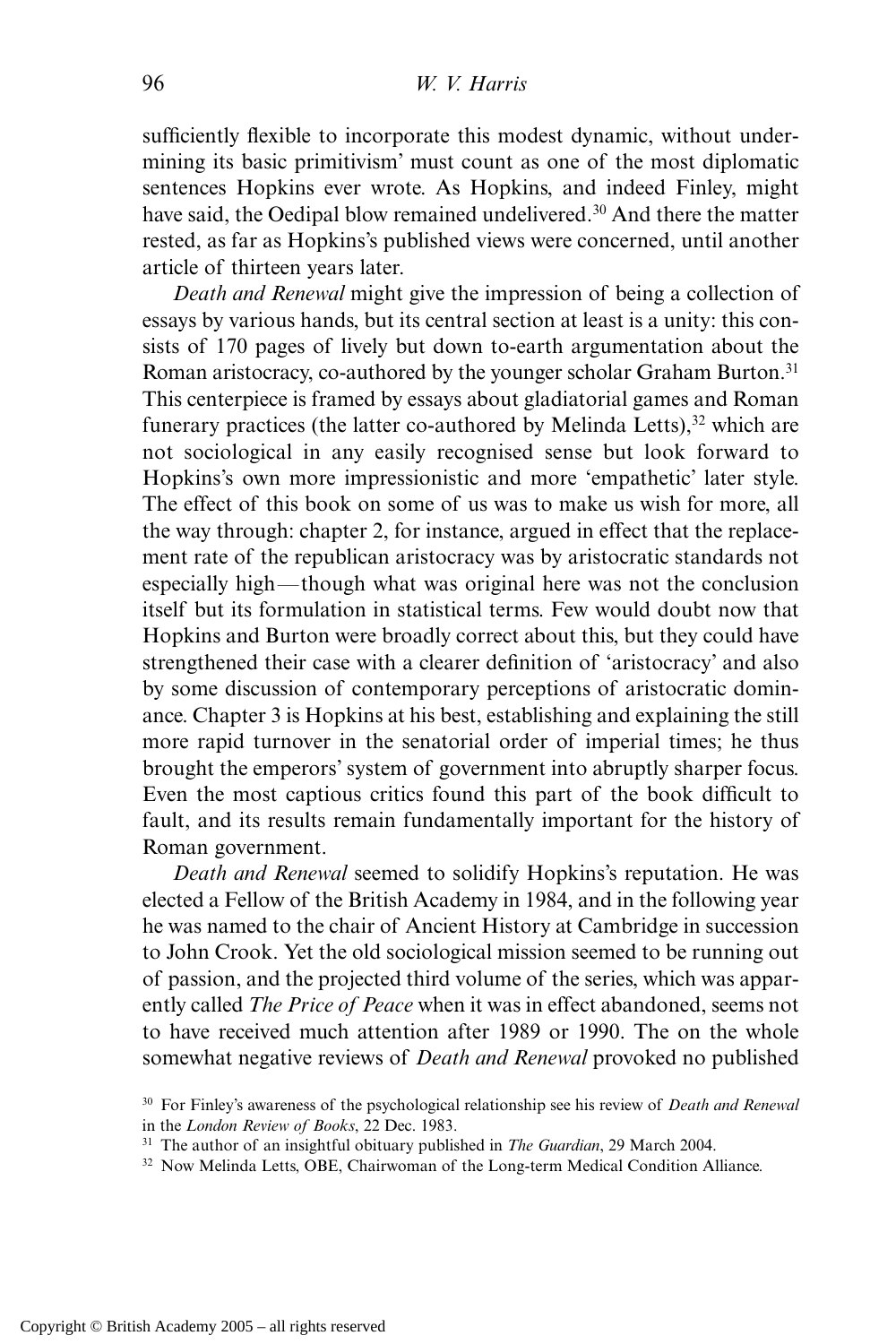response, and no more than two of his later articles were obviously sociological.<sup>33</sup>

The new professor returned to Cambridge, and also to King's, with enthusiasm. The death of Moses Finley in June 1986 must have been a serious blow, but Hopkins now had research students of his own for the first time, and the institutionalised opportunity to lead ancient historians in novel directions. There was also a fair amount of agreement at that time, though no unanimity, that the undergraduate ancient history curriculum needed to be redesigned, and Hopkins naturally favoured the move away from text-centred ancient history to a more thematic structure. And Cambridge seemed to have declared that Hopkins's kind of ancient history was to be preferred to other kinds.

The good was very good indeed. A considerable cohort of extraordinary graduate students frequented Cambridge in those years, and many of them found Hopkins the most challenging academic presence they had ever encountered; this was as true of specialists in Greek archaeology, for instance, as it was of Roman historians (Hopkins himself was growing more aware of visual evidence). Many learned permanent lessons from him. A tiro scholar who encountered him in that period, Jas Elsner, said that 'he was wonderful . . . in encouraging stones to be thrown in every glass house of the academy, and in urging the young to break all the rules. It was invigorating and exciting.' The word 'invigorating' occurs again and again in such assessments, and he was the only leader in the field who provided, in the words of Greg Woolf, 'the really savage root-and-branch criticism that a bright undergraduate or beginning graduate needs to stop complacency setting in'. And 'he was perfectly happy to be treated the same way by us when he gave papers'.

But in several ways the Cambridge professorial role did not in the end suit Hopkins very well, or such at least was what many thought. He treated some graduate students with what was perceived as unwarranted harshness. Incidents of the latter kind he usually regretted, I believe, for he was far from being an unkind person; but he did not always carry out his professional role as a restrained mentor. And being easily bored by institutional procedures, he paid little attention to the British Academy just as he neglected the Cambridge History Faculty—which harmed the

<sup>33</sup> 'Graveyards for Historians', in F. Hinard (ed.), *La mort, les morts et l'au-delà dans le monde romain* (Caen, 1987), pp. 113–26 (in which he argues that the 43,000 inscriptions of the western Roman Empire that give of the age of the deceased are demographically useless), and an article of 1998 referred to below.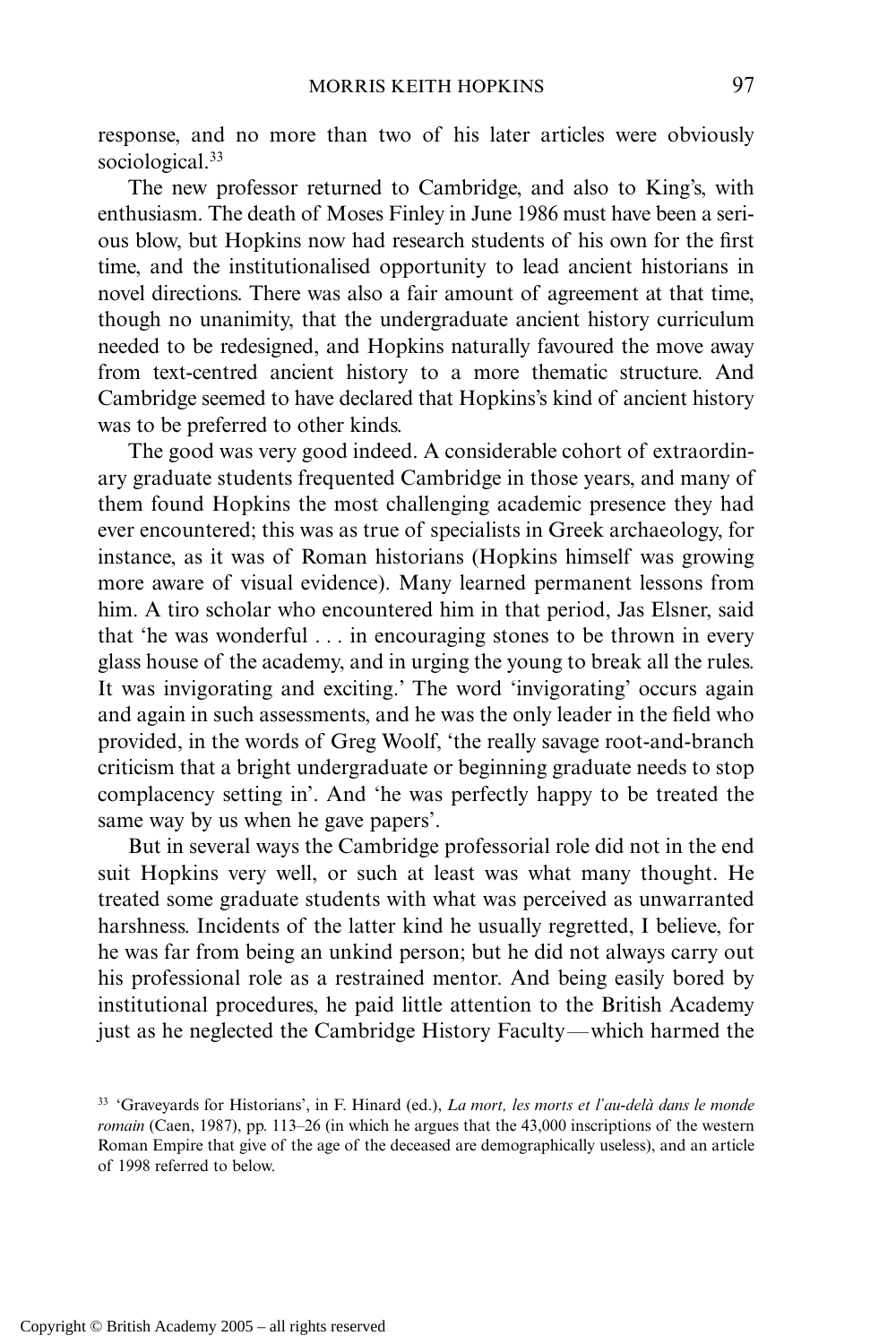cause of ancient history; in the eyes of some, he also short-shrifted the Classics Faculty.

The Cambridge chair did not of course mean that Hopkins would subside into being a more normal and conventional scholar. *The Price of Peace* continued for a time, but it no longer had the shock value of the first two volumes; and it may be that the disappointing reception of *Death and Renewal* had somewhat undermined the larger project. Egypt exercised more and more fascination (Hopkins, typically, was not to be frightened off by the papyrological mafia), but the project he often called *Crocodile Mummy*, an attempt to enter the social and religious life of Roman Egypt via the use of writing there,  $34$  took shape slowly and was ultimately absorbed in part into *A World Full of Gods*.

The move towards religious history, and particularly what was exotic and fantastic in ancient religion, was substantially a new interest discovered after the return to Cambridge, notwithstanding some earlier work on emperor-worship. 'From Violence to Blessing', in part a discussion of the strikingly long survival of the archaic feast of the Lupercalia, showed how difficult a task Hopkins had set himself. He attempts to strike a balance between an analytic approach and an empathetic one. The analysis is as trenchant as anything in *Conquerors and Slaves*; but the empathy was more elusive. The sources are entirely arid about what it felt like to be a Lupercal, or to be beaten by the Lupercals, at any date; yet 'we need', so wrote Hopkins, 'to think and feel ourselves back into how different Romans themselves experienced rituals', as an antidote to the elitism of historians both ancient and modern. The aim was a worthy one, but how could the fellow of King's feel like a man or woman in the ancient Roman street? The question continued to echo through Hopkins's work down to the end. Some of his friends wanted him to address it via the lengthy historiographical debates of the past, going back to Febvre and even to Vico, but he preferred to preach by doing; *A World Full of Gods* was the result.

The old sociological Hopkins and his younger brother the economist Hopkins were still at work in the early and middle nineties. 'Conquest by Book' made use of his new work on Egypt to set some context and highly pertinent question marks around some of the contentions in my book *Ancient Literacy*. <sup>35</sup> 'Novel Evidence for Roman Slavery' attempted to

<sup>34</sup> Something of the scope of this plan is indicated in 'Conquest by Book', in M. Beard *et al*., *Literacy in the Roman World* (*Journal of Roman Archaeology*, Supplement 3) (Ann Arbor, 1991), p. 140 n. 17.

<sup>35</sup> See the volume mentioned in the previous note, pp. 133–58.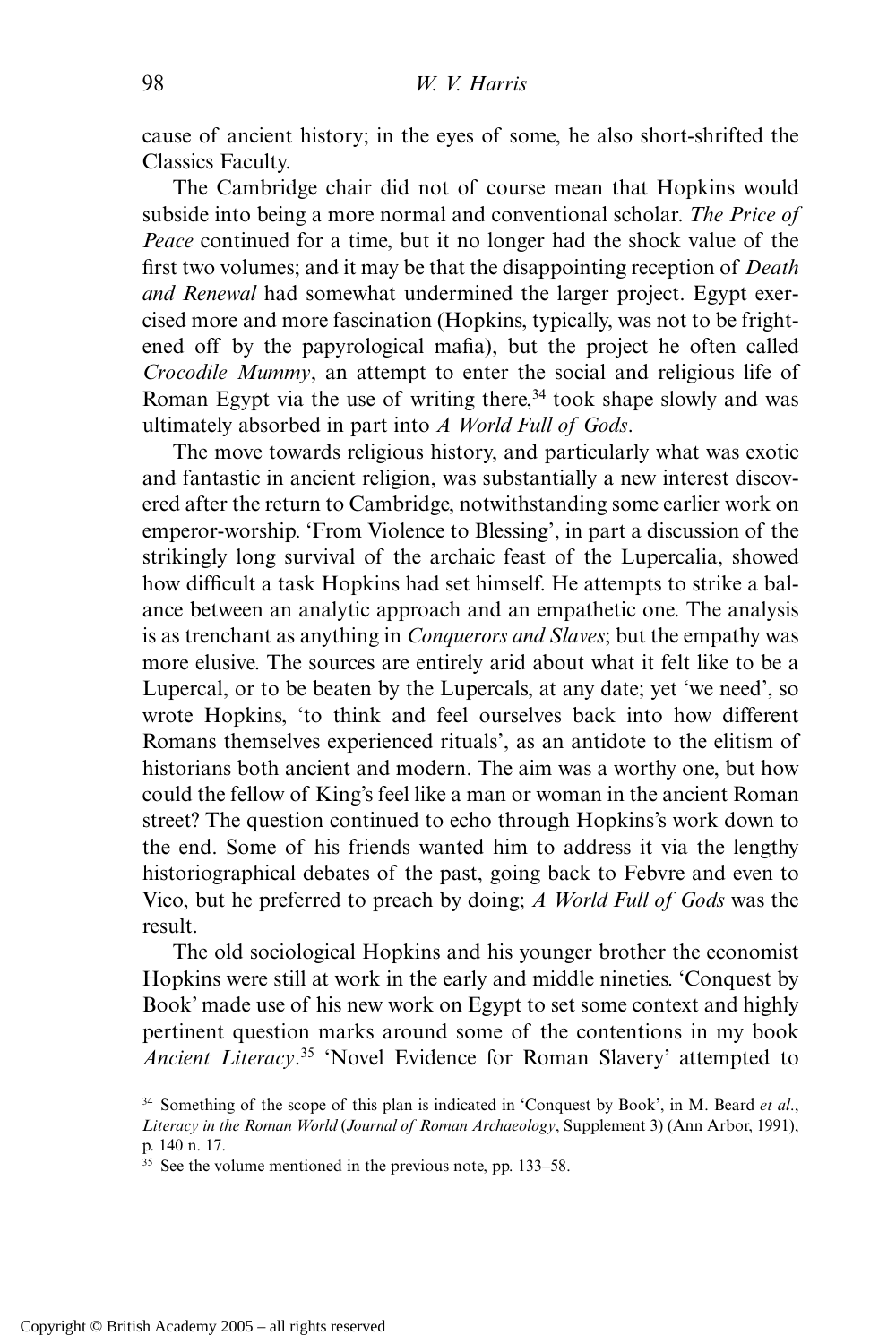evoke the experience of Roman domestic slaves by putting under the microscope the fictitious ancient lives of the slave Aesop.36 The author tried to show 'how a master and a slave, and by implication how many masters and many slaves, struggled to negotiate their competing interests'. This paper has been contested and it probably underestimates oddly enough—the distorting effects of story-telling, but it is nonetheless remarkable, for it shows the historian thinking his way into the life of a Roman slave—which was a very considerable achievement.

In 'Christian Number and its Implications'37 the sociologist put together a most extraordinary synthetic history of Christianity in the first four centuries. Here Hopkins seems to decoy the reader into thinking that the main subject is going to be that old problem, the numbers of the primitive Christians,38 while in fact he intends to go much further and draw some startling conclusions about the spread of Christianity (for example, that there were perhaps forty-two literate Christians in all about 100 AD, and that there is a good structural explanation for the amazing passion of the Christians for dogmatic exclusivism); thus the reader who does not like the conclusions but cannot reject Hopkins's very plausible numerical reasoning finds him/herself faced with an impossible dilemma—to the great enjoyment of the author. This paper may be judged to be the high point of all Hopkins's later work.

His last important economic-history paper was a detailed reprise of and revision of 'Taxes and Trade', occasioned by a lecturing visit to Japan.<sup>39</sup> More polemical but at the same time more moderate than its predecessor ('the model-builder . . . has to know much of what the sources tell us'), this essay makes two large statements. The first is a reiteration of the importance for the study of ancient economic history of thinking with models. But the conclusion is more intriguing, for it marks a further departure from the Finley model of the Roman economy (in fact Finley scarcely appears):

<sup>36</sup> *Past and Present*, 138 (1993), 3–27, reprinted in R. Osborne (ed.), *Studies in Ancient Greek and Roman Society* (Cambridge, 2004), pp. 206–25. The reader will realise by now that the claim at the beginning that the author was not aiming at 'the discovery of truths' was something of a Hopkinsian ritual, rather like the Maori haka. The main aim was to investigate 'the seamier side of slavery' (6), and that meant a search for facts, facts about what the Romans regarded as normal behaviour (8).

<sup>37</sup> *Journal of Early Christian Studies*, 6 (1998), 185–226.

<sup>38</sup> Here he drew on R. Stark, *The Rise of Christianity: a Sociologist Reconsiders History* (Princeton, 1996), pp. 7–13.

<sup>39</sup> 'Rome, Taxes, Rents and Trade', *Kodai*, 6/7 (1995/96), 41–75, reprinted in W. Scheidel and S. von Reden (eds.), *The Ancient Economy* (Edinburgh, 2002), pp. 190–230.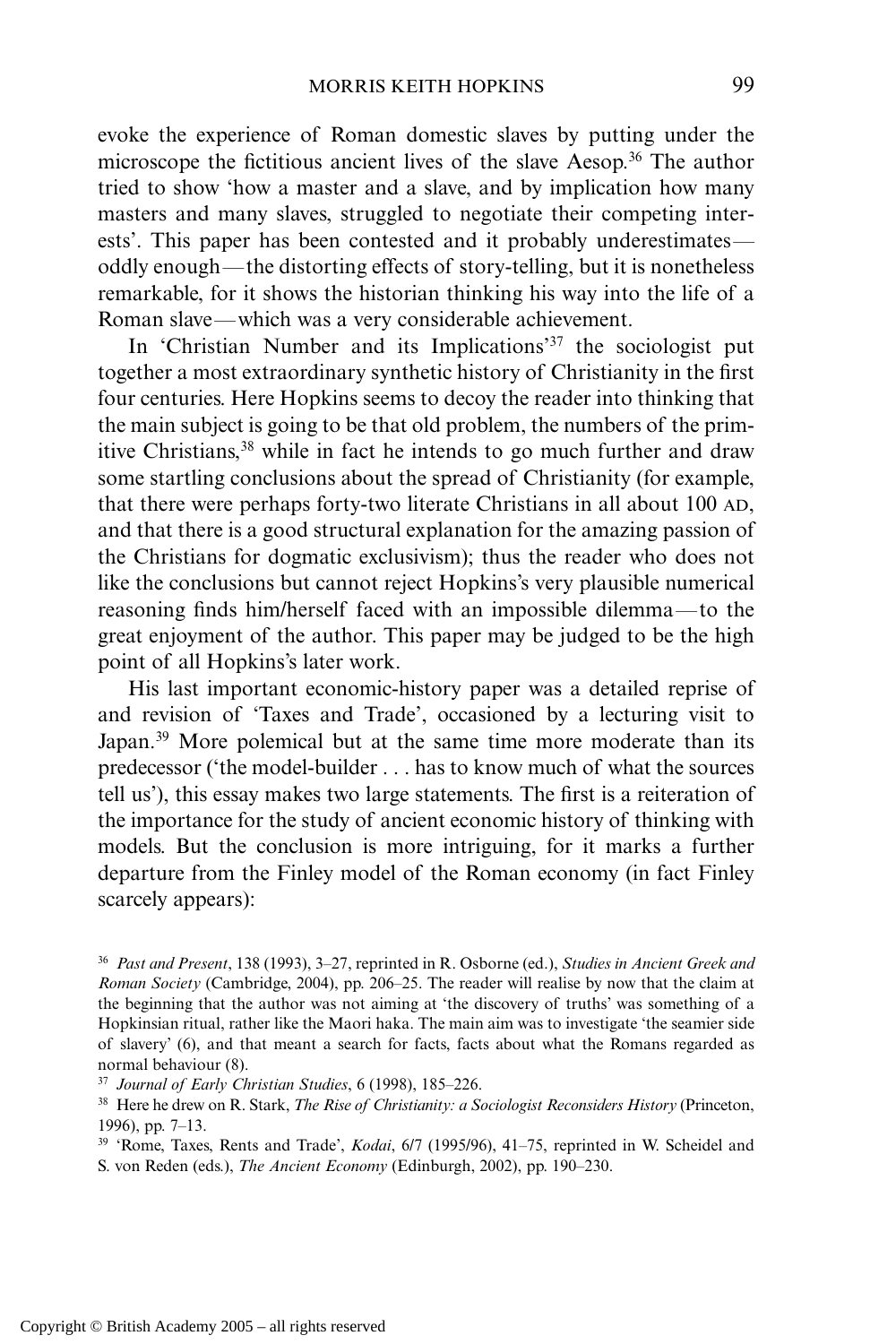. . . the political integration of the Roman Empire brought in its train a gradual integration of the economy.... The Mediterranean Sea made transport of a trade surplus between coastal provinces relatively cheap and easy. In my view, therefore, the balance of probability is that the economy was integrated in [a] limited sense. . .

The Roman Empire experienced in consequence 'limited economic growth'. At the same time, this integrated economy 'sat on top of' a huge 'basic natural economy'. None of this was an abrupt break with the Hopkins of 1980 or 1983, yet it seemed to remove an essential foundation stone from the Finleyan edifice. Many questions remained, as the author of course knew.

The genesis of *A World Full of Gods* was unusually complicated. Recognising his own limitations as a historian of the spread of Christianity, Hopkins made use of King's new Research Centre to gather around him, beginning in 1992, four postdoctoral fellows with diverse expertise, Catherine Hezser, Wolfram Kinzig, Seth Schwartz and Markus Vinzent. It was a high-stakes experiment, all the more so because the original plan was that the five should write a collaborative work—notwithstanding differences of style and belief (or disbelief). Expertise about Judaism was to hand, expertise about patristics too. In retrospect it became clear that the project required that all the participants should share a broad similarity of approach; they probably also needed to be of similar academic standing. In one sense, however, the project was an undoubted success: to say that all five learned a great deal would be an under-statement—for some of the collaborators, all of whom have become important figures in their own fields, the time in Cambridge with Hopkins was an intellectually transforming experience.

The collaborative project eventually collapsed, and Hopkins in the end was probably not its main beneficiary, for it is doubtful whether *A World Full of Gods* works even on its own terms. Here was a historian who wanted to represent rather than convince (the book does not argue a case, though it certainly puts large obstacles in the way of some other views of the subject), who wanted more than ever to avoid the traditional monographic form, to get away from what he revealingly called 'the deadly scholasticism of most Roman historical monographs' (*TLS*, 23 April 1993). Above all, the book set out to show the subjectivity and onesidedness of all accounts of ancient Christianity and its context, not, however with the aim of replacing these accounts with a single verity, but rather, as he once said, with a 'multi-centred view'. And once again, wanting to overturn the view that the religions of the Roman Empire were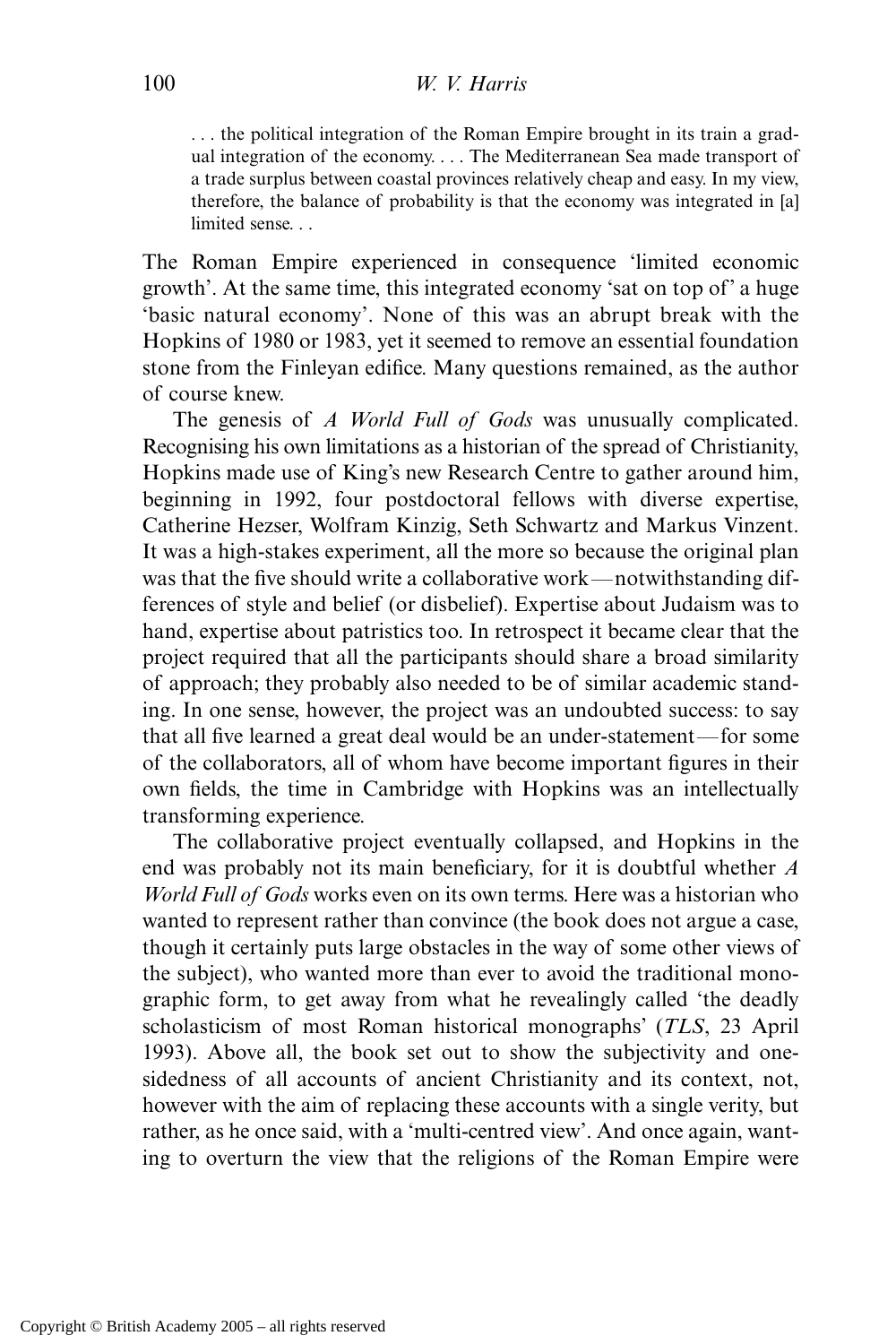'dull, unemotional and colorless', he attempted 'empathetic understanding', of Christians, Jews and pagans alike.

And further still, the author wanted to *épater*, and also to sell many copies. Hence time-travel (the means by which, long ago, the BBC used to teach prehistory), the script of an imaginary television documentary, and a description of a fictional dinner-encounter between pagans, a Jew and a Christian. (None of this, truth to tell, suggested to connoisseurs of historical fiction that Hopkins had missed his calling by opting for academic history.) Another bright idea—back to the scholarly audience again was to compose imaginary critiques of the book from disguised friends of the author.40 This was very cleverly done, and may have been the high point of his empathising mode. But what the book may most have needed was in fact real critiques and an author who would listen to them. The stakes go up when you have Finley's chair and hardly any of your friends wants to be your harsh critic any more; besides, Hopkins had in any case usually anticipated their objections. In the end, since the identity of the imagined reader oscillates so much, we may think that no one could be satisfied (in fact the broadsheets liked the book more than scholars did).<sup>41</sup>

Some may be tempted to fit *A World Full of Gods* into a decline-andfall narrative, but that would be a serious mistake: Hopkins' best work in the 1990s was as inventive, disturbing and thought-provoking as ever. *A World Full of Gods* is in fact rather rich in interesting ideas (for example, the notion that martyr acts were a substitute for, rather than an incitement to, flesh-and-blood martyrdom), and it is not at all short of erudition (though for a self-reflexive book it keeps specific scholarly debates at a surprisingly considerable distance). The book has the old Hopkins verve and energy, and any reader who succeeds in getting past the juvenilia and in jokes is likely to see that it raises fundamental questions both about historical knowledge and about history writing.

'What would an objective account of early Christianity look like?' he asks. Yet for long stretches the author expounds in a conventional objectivist fashion. He makes conventional critical use of 'the sources' while accusing them of being 'arbitrary' (that cannot be quite the right word).<sup>42</sup>

<sup>40</sup> The letters from 'Hartmut', 'Avi', 'Josh', 'Mary' and 'Andrea' were done so convincingly that some have thought they were genuine. There is ample evidence that they were KH's own work. <sup>41</sup> But the reviewer in *Der Gnomon*, H. Leppin, concluded by saying (74 (2002), 157) that the book was 'ein höchst anregendes Lesevergnügen'.

<sup>&</sup>lt;sup>42</sup> He speaks of the 'impossibility and undesirability of writing an objective history of a religious movement' (60), yet he quite often corrects the misconceptions of others on the assumption that we will recognise that he is unprejudiced.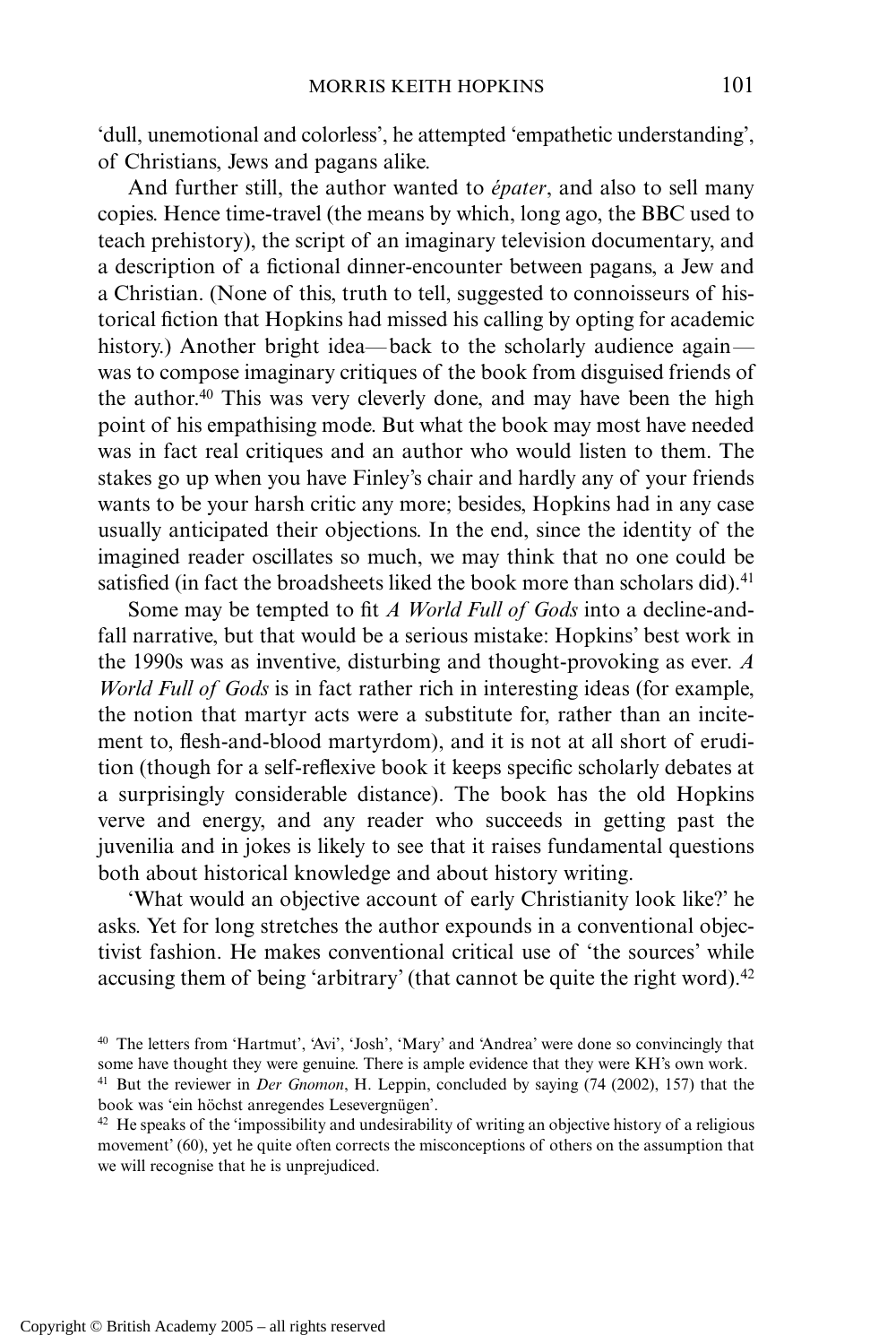The trouble for the historical reader is that while he/she may well agree that objectivity on this subject is impossible, we still think that understanding it requires us to leave aside patently unhistorical views of the matter, and such questions as whether Christianity as it is now practised is good for the human race (as maintained by one of Hopkins's fictive critics). As for empathy, one of Hopkins's time-travellers remarks that being there did not help with the understanding of Roman emotions, and *A World Full of Gods* makes only a very limited amount of progress towards recreating them: Hopkins saw the problem without being able to invent a way around it, as he wrote on another occasion. The author would have had to strip away more of his British academic personality, and answer the still unanswered question 'With what emotions did the diverse inhabitants of the Roman Empire react to the world and the people around them?'

A final verdict on the scholarly parts of this book might be that certain intuitions, to the effect (most notably) that the Christians' obsessive desire to control sex was, paradoxically, part of Christianity's appeal, are extremely rich in possibilities. On the other hand, some central themes are not in the end explored in adequate detail. At one point for example the author proposes a rather dated contrast between older Roman religion as a set of practices and Christianity as a set of beliefs, but at the end of the book he leads us, cleverly it must be said, to a directly opposite view of Christianity: 'for most, *being* a Christian may have mattered more than believing'.

A future biographer would be well-advised, I think, to consider carefully what *A World Full of Gods* reveals and conceals about the author's personality. It is obviously a playful book. It resolutely keeps psychoanalytic considerations at bay—which may weaken its handling of emotions. It hints at some points, so it seems to me, that its atheistic author is not fully indifferent to religion after all ('Andrea''s letter). And in an intriguing passage, one reader at least sensed that the author felt strong sympathy for a position he attributes to 'Avi'. Quoting a passage from the Talmud, Avi says 'what I like particularly is its wry humor and implicit self-questioning. . . . It is as though the rabbis collectively knew that no religious interpretation is, or can be, final.' Yet this means only what it means, not that the real author was identifying himself with the rabbis.

Hopkins would probably not have welcomed any such conventional marker of old age as a Festschrift, but two of those who had worked with him, Catharine Edwards and Greg Woolf, were ingenious enough to devise an equivalent gift, a collection of papers by nine former students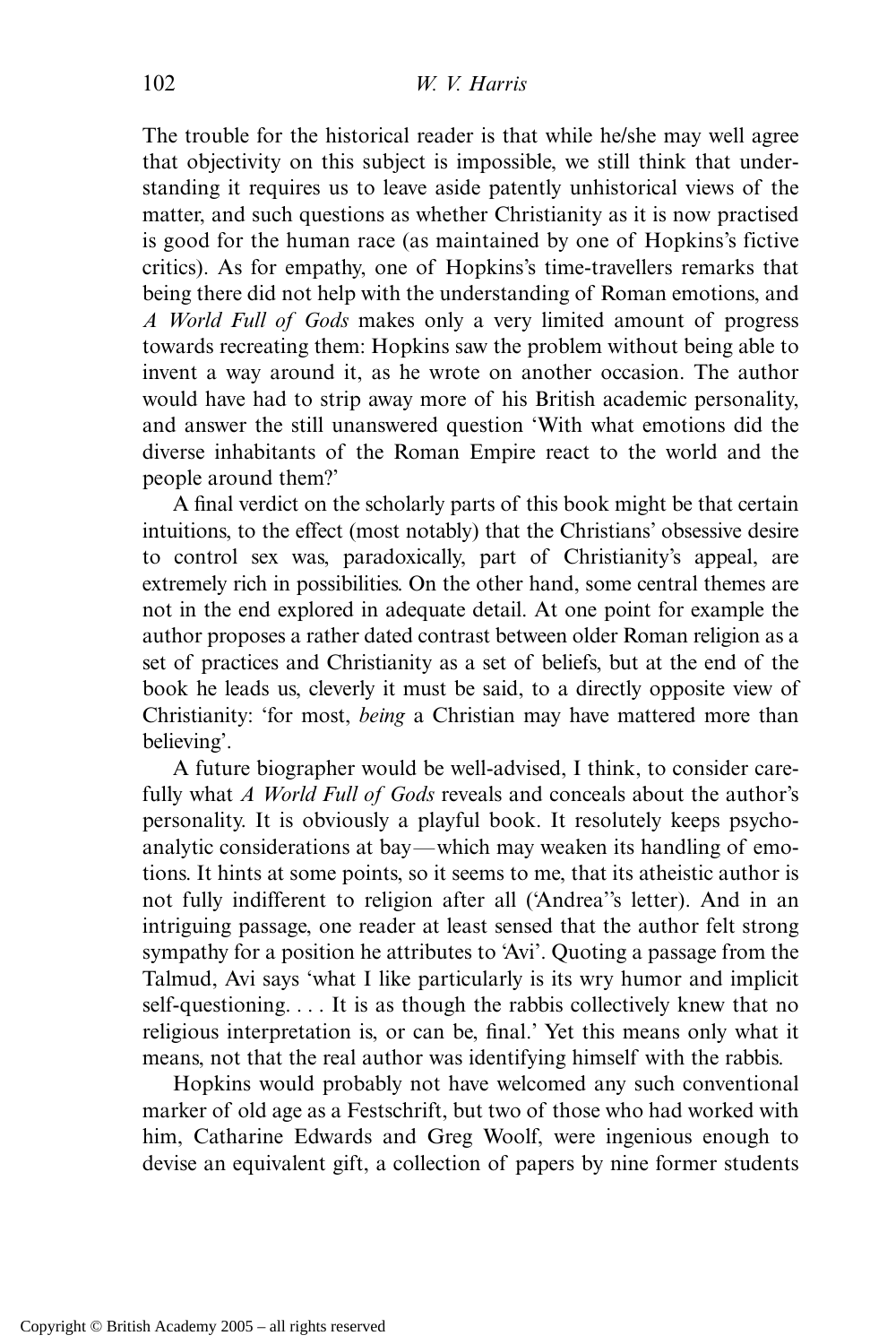and protégés entitled *Rome the Cosmopolis*. <sup>43</sup> Its variety, sophistication and readability speak extraordinarily well both of Hopkins and more generally of Cambridge in his time.

The main project that was cut off by Hopkins's death was a short book about the Colosseum, commissioned by Profile Books for a series edited by Mary Beard. He drafted quite long sections, but almost nothing was ready for the press. Professor Beard took the manuscript in hand, and effectively wrote a book of her own,<sup>44</sup> with Hopkinsian elements, notably a very characteristic speculation about the number of gladiators who are likely to have died on the job every year, empire-wide, and its demographic significance. One new article is in the press,<sup>45</sup> but in the judgement of Hopkins's literary executor, Dr Christopher Kelly, there is little if anything in his surviving papers that was ready for publication. We can, however, hope for a collection of the most notable at least of his published essays.

In 1999 Hopkins once again undertook administration, becoming Vice-Provost of King's. He enjoyed this so much that he effectively silenced the voices of those who would have preferred him to stick to the life of a scholar. Whether the fellows of King's got quite what they expected it is beyond the scope of this memoir to inquire. It can be assumed that they had never before Hopkins's time received a memo from the college grass (requesting them not to walk on it in the winter). There were strains on old friendships over various issues, but at least it may be said both that Hopkins presided successfully over the election of a new Provost and that he was deeply devoted to what he saw as the college's best interests. It was appropriate that the inveterate sceptic, having been buried in the churchyard of Finchingfield in Essex, in sight of his own house, was commemorated with a memorial service and fine music in King's chapel.

Keith and Juliet Hopkins were divorced in 1989, and in 1991 Hopkins married his long-standing companion Jennifer Simmons. Two daughters, Charlotte and Sarah prevented the aging professor from becoming too professorial ('we had to stop playing Monopoly because Dad used to sulk for hours if he lost'). The last period of this family's life together was spent in a house at Finchingfield. Its garden became one of the chief

<sup>43</sup> Cambridge, 2003.

<sup>44</sup> K. Hopkins and M. Beard, *The Colosseum* (London, 2005).

<sup>&</sup>lt;sup>45</sup> 'The Political Economy of the Roman Empire', due to be published in I. Morris and W. Scheidel (eds.), *The Dynamics of Ancient Empires*.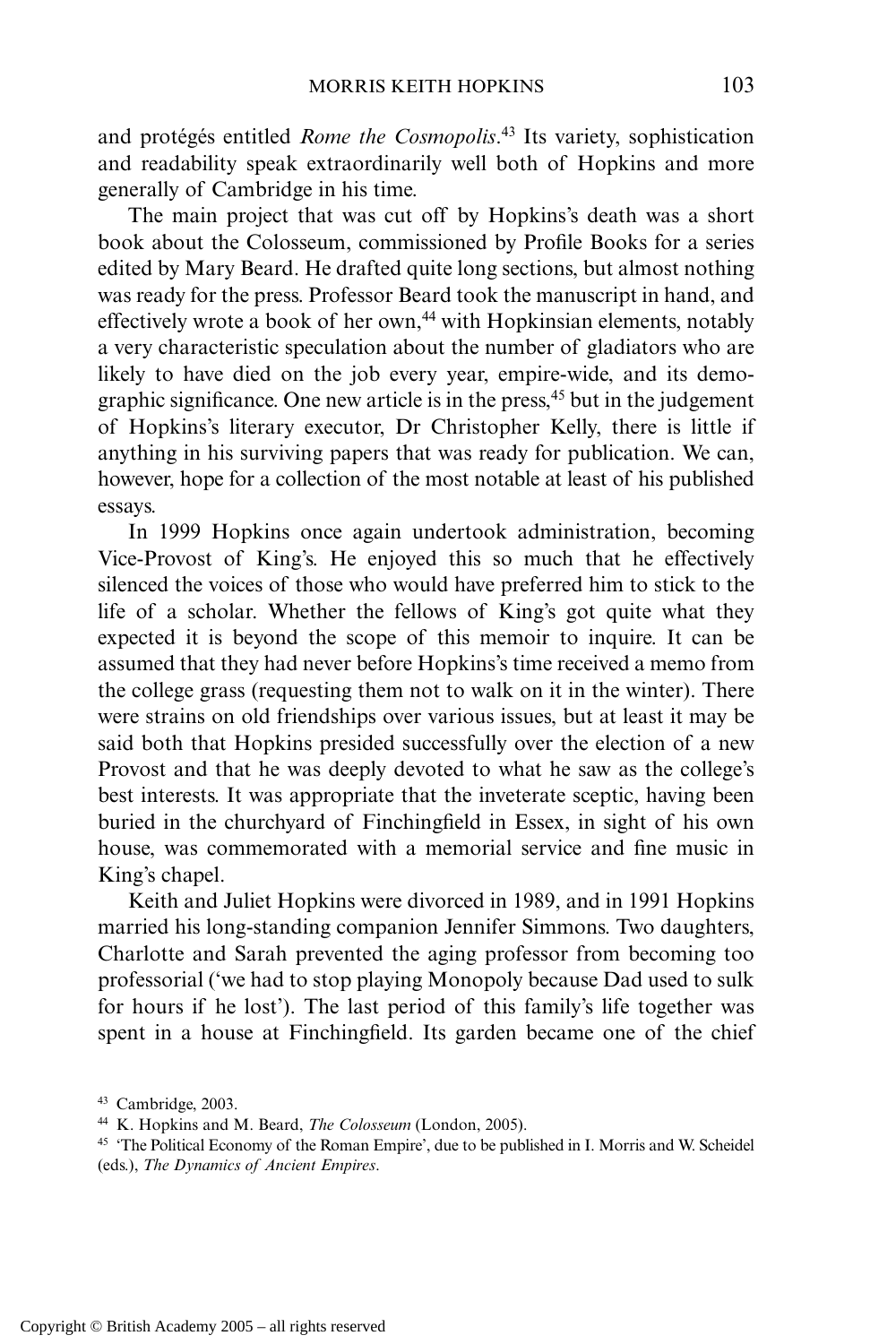objects of Hopkins's care and one of his chief pleasures. He derived intense enjoyment from deploying arguments, but at least as much from creating harmonies and contrasts in his flower beds. This was an authentic passion, always to be shared.

Keith Hopkins's public persona was the unembarrassed hedonist, who sought pleasure with fine wines, at table (he was an outstanding cook), in gardens, in far-off places, and in the company of women. These pleasures were, obviously, quite genuine, and it was an added pleasure that they sometimes scandalised his staider colleagues. He unstintingly gave great pleasure to others too, and was a profoundly sociable being. His numerous friends found him endlessly delightful company—to an extraordinary degree he could make people feel more themselves, more alive.

Arguably, and perhaps paradoxically, hedonism made him a better historian. He undoubtedly had more ability to empathise with his historical subjects than most historians, and was vastly better qualified to understand members of the Roman elite than drier members of our fraternity (and that means effectively all of us). But the Petronian façade should not be allowed to conceal the very industrious scholar (he rejected much of his own work, otherwise there would have been more publications), constantly curious and constantly wanting to do better.

He had an exceptional talent for the quick comprehension of an argument and its weaknesses (Hopkins QC would have been a fearsome courtroom presence), and he could be a very hard critic. Those who had a ready arsenal of replies could be enormously invigorated, but not everyone was able to benefit, and a modern style of teaching is normally held to require a more patient approach. It has to be admitted that there was a touch of cruelty sometimes. And in criticising the work of others, he allowed himself too many purely subjective judgements, dismissing as 'boring' work by historians, sometimes very good ones, who happened to have interests different from his own (which is not to deny that he was commonly right). Towards the end of his life he was still speaking of 'the conservatism of my fellow professionals'. He regularly 'tr[ied] to upset fellow scholars by non-conformity' (1998), and indeed there is never any shortage of conformists of all ages who need upsetting. He sometimes reminded me of Brigadier Ben Ritchie-Hook, a character in some of Evelyn Waugh's novels who was 'barely one part bully. What he liked was to surprise people', preferably with explosives.

Yet the overall effect of Hopkins's critical and teaching activities was immensely positive for Roman history in general as for many individuals. It is enough to imagine what the field would be like if Hopkins had chosen